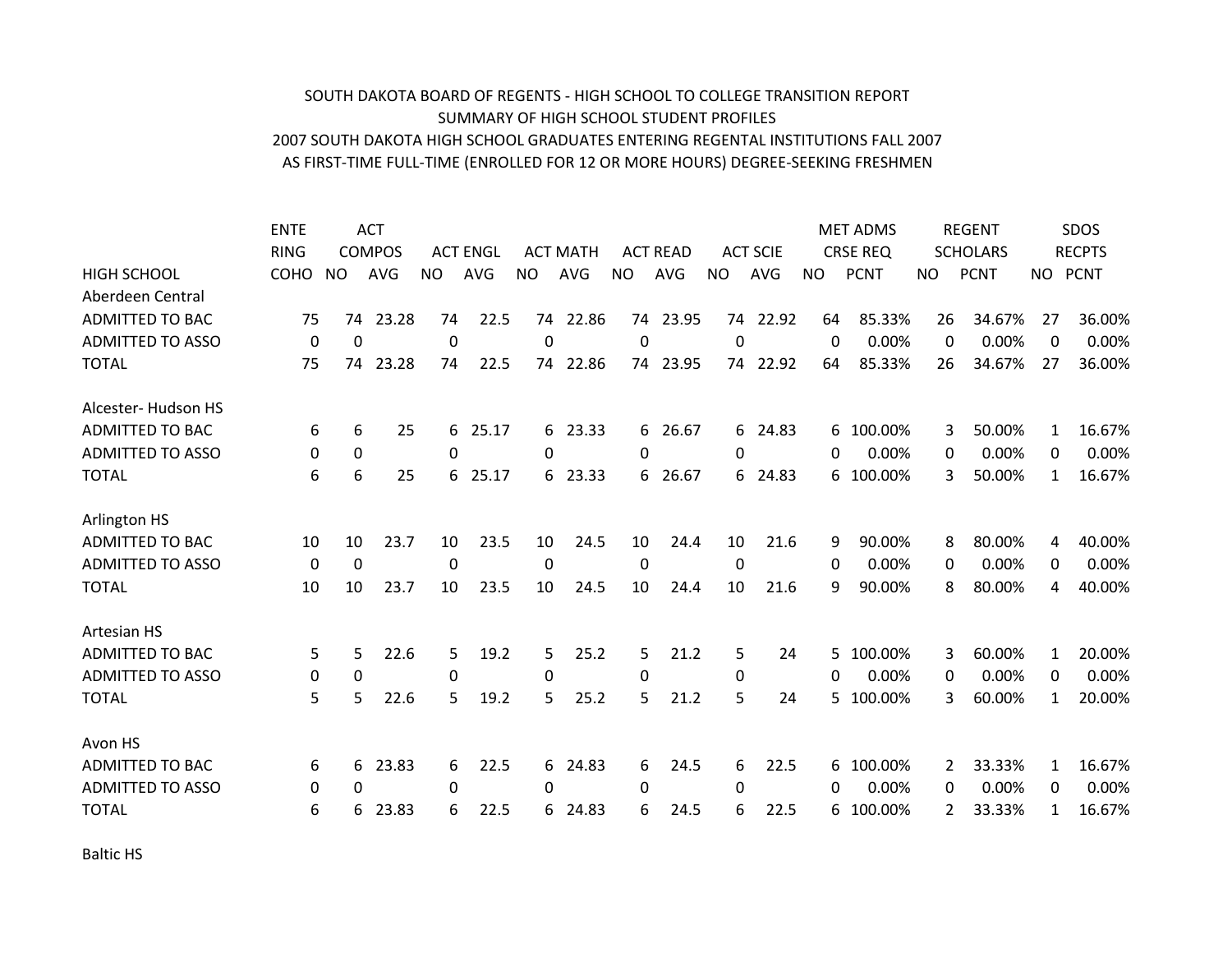| <b>ADMITTED TO BAC</b>   | 4            | 4                 | 26       | 4                | 27       | 4            | 26.5     | 4            | 25.75    |              | 4 24.75  |              | 4 100.00% | 0           | 0.00%  | 3              | 75.00% |
|--------------------------|--------------|-------------------|----------|------------------|----------|--------------|----------|--------------|----------|--------------|----------|--------------|-----------|-------------|--------|----------------|--------|
| <b>ADMITTED TO ASSO</b>  | 0            | 0                 |          | $\boldsymbol{0}$ |          | 0            |          | 0            |          | 0            |          | 0            | 0.00%     | 0           | 0.00%  | 0              | 0.00%  |
| <b>TOTAL</b>             | 4            | 4                 | 26       | 4                | 27       | 4            | 26.5     |              | 4 25.75  |              | 4 24.75  |              | 4 100.00% | 0           | 0.00%  | 3              | 75.00% |
| <b>Belle Fouche HS</b>   |              |                   |          |                  |          |              |          |              |          |              |          |              |           |             |        |                |        |
| <b>ADMITTED TO BAC</b>   | 21           | 21                | 21.24    | 21               | 20.9     |              | 21 21.67 |              | 21 19.86 |              | 21 22.14 | 19           | 86.36%    | 10          | 45.45% | 5              | 22.73% |
| <b>ADMITTED TO ASSO</b>  | $\mathbf{1}$ | $\mathbf{1}$      |          | $\mathbf 1$      |          | $\mathbf{1}$ |          | $\mathbf{1}$ |          | $\mathbf{1}$ |          | 1            | 4.55%     | $\mathbf 0$ | 0.00%  | 0              | 0.00%  |
| <b>TOTAL</b>             | 22           | $22 \overline{ }$ | 21.09    |                  | 22 20.59 |              | 22 21.45 |              | 22 19.91 |              | 22 21.95 | 20           | 90.91%    | 10          | 45.45% | 5.             | 22.73% |
| <b>Bennett County HS</b> |              |                   |          |                  |          |              |          |              |          |              |          |              |           |             |        |                |        |
| <b>ADMITTED TO BAC</b>   | 4            | 4                 | 22.5     |                  | 4 22.25  | 4            | 21       |              | 4 23.75  |              | 4 22.25  |              | 4 100.00% | 1           | 25.00% | 1              | 25.00% |
| <b>ADMITTED TO ASSO</b>  | 0            | 0                 |          | $\Omega$         |          | 0            |          | 0            |          | $\Omega$     |          | 0            | 0.00%     | 0           | 0.00%  | 0              | 0.00%  |
| <b>TOTAL</b>             | 4            | $\overline{4}$    | 22.5     |                  | 4 22.25  | 4            | 21       |              | 4 23.75  |              | 4 22.25  |              | 4 100.00% | 1           | 25.00% | $\mathbf{1}$   | 25.00% |
| <b>Beresford HS</b>      |              |                   |          |                  |          |              |          |              |          |              |          |              |           |             |        |                |        |
| <b>ADMITTED TO BAC</b>   | 21           | 21                | 22.29    |                  | 21 22.81 |              | 21 21.62 |              | 21 21.29 |              | 21 22.57 | 16           | 76.19%    | 10          | 47.62% | 7              | 33.33% |
| <b>ADMITTED TO ASSO</b>  | $\mathbf 0$  | 0                 |          | $\mathbf 0$      |          | $\Omega$     |          | $\mathbf 0$  |          | 0            |          | $\mathbf{0}$ | 0.00%     | 0           | 0.00%  | 0              | 0.00%  |
| <b>TOTAL</b>             | 21           |                   | 21 22.29 |                  | 21 22.81 |              | 21 21.62 |              | 21 21.29 |              | 21 22.57 | 16           | 76.19%    | 10          | 47.62% | $\overline{7}$ | 33.33% |
| <b>Bon Homme HS</b>      |              |                   |          |                  |          |              |          |              |          |              |          |              |           |             |        |                |        |
| ADMITTED TO BAC          | 18           | 18                | 22.72    | 18               | 21.78    | 18           | 23.5     | 18           | 22       | 18           | 23.11    | 15           | 78.95%    | 7           | 36.84% | 7              | 36.84% |
| <b>ADMITTED TO ASSO</b>  | 1            | 1                 |          | $\mathbf{1}$     |          | $\mathbf{1}$ |          | $\mathbf{1}$ |          | $\mathbf{1}$ |          | 1            | 5.26%     | 1           | 5.26%  | 1              | 5.26%  |
| <b>TOTAL</b>             | 19           | 19                | 22.84    | 19               | 21.68    | 19           | 23.63    |              | 19 22.32 | 19           | 23.26    | 16           | 84.21%    | 8           | 42.11% | 8              | 42.11% |
| <b>Bowdle HS</b>         |              |                   |          |                  |          |              |          |              |          |              |          |              |           |             |        |                |        |
| ADMITTED TO BAC          | 5            | 5                 | 24.2     | 5                | 24.2     | 5            | 24       | 5            | 25.4     | 5            | 22.4     | 4            | 80.00%    | 3           | 60.00% | 3              | 60.00% |
| <b>ADMITTED TO ASSO</b>  | 0            | 0                 |          | 0                |          | 0            |          | $\mathbf 0$  |          | 0            |          | 0            | 0.00%     | 0           | 0.00%  | 0              | 0.00%  |
| <b>TOTAL</b>             | 5            | 5                 | 24.2     | 5                | 24.2     | 5            | 24       | 5            | 25.4     | 5            | 22.4     | 4            | 80.00%    | 3           | 60.00% | 3              | 60.00% |
| <b>Brandon Valley HS</b> |              |                   |          |                  |          |              |          |              |          |              |          |              |           |             |        |                |        |
| <b>ADMITTED TO BAC</b>   | 61           | 61                | 23.36    |                  | 61 22.48 |              | 61 22.95 |              | 61 24.38 |              | 61 23.07 | 44           | 70.97%    | 29          | 46.77% | 22             | 35.48% |
| <b>ADMITTED TO ASSO</b>  | $\mathbf{1}$ | $\mathbf{1}$      |          | $\mathbf{1}$     |          | $\mathbf{1}$ |          | $\mathbf{1}$ |          | 1            |          | 1            | 1.61%     | 0           | 0.00%  | 0              | 0.00%  |
| <b>TOTAL</b>             | 62           | 62                | 23.32    |                  | 62 22.45 | 62           | 22.9     |              | 62 24.32 |              | 62 23.06 | 45           | 72.58%    | 29          | 46.77% | 22             | 35.48% |

Bridgewater HS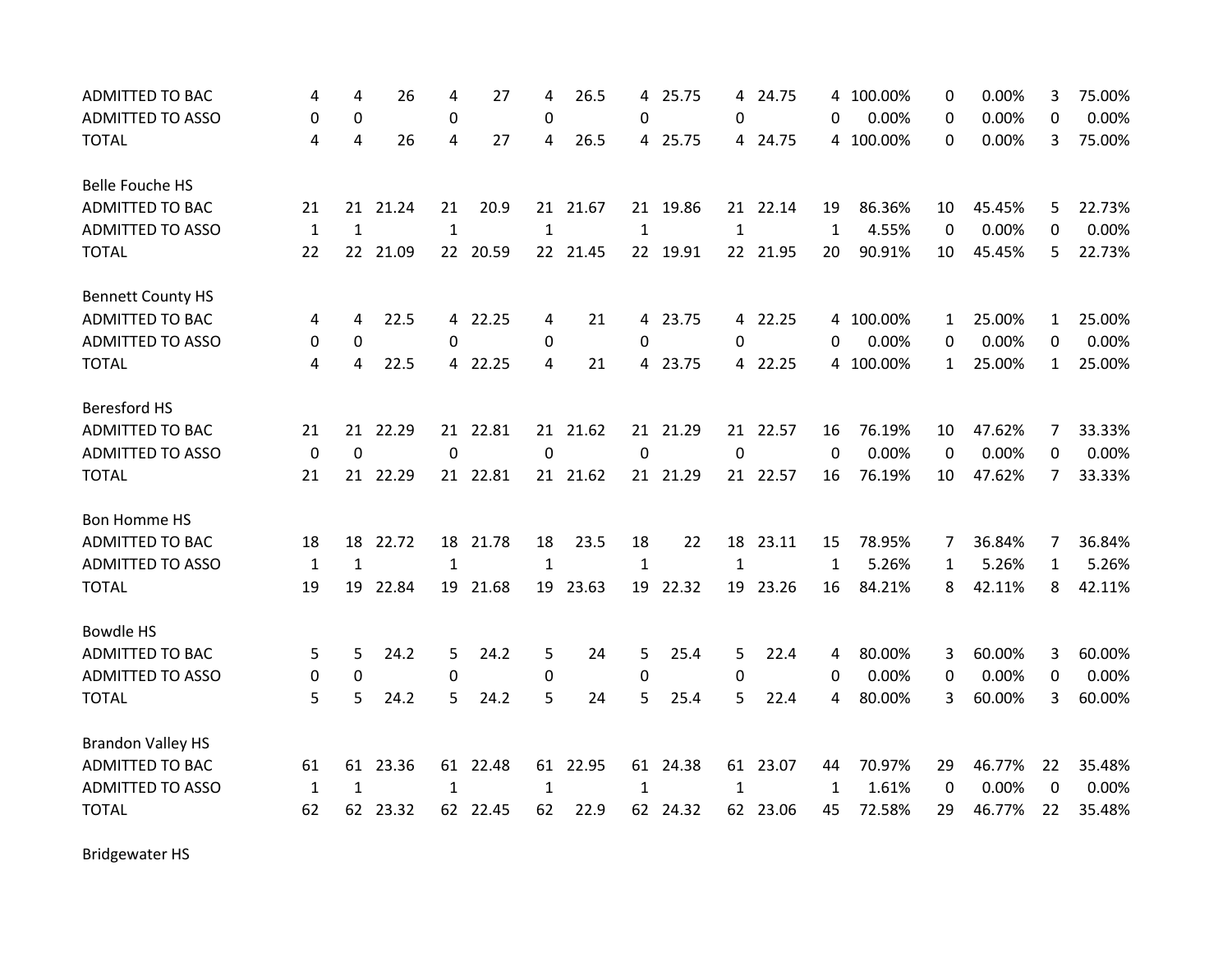| <b>ADMITTED TO BAC</b>  | 3           | 3               | 21.67    | 3            | 20       | 3              | 22       | 3           | 20.67    | 3            | 23.67    | 3           | 100.00%   | 0                     | 0.00%  | 0              | 0.00%  |
|-------------------------|-------------|-----------------|----------|--------------|----------|----------------|----------|-------------|----------|--------------|----------|-------------|-----------|-----------------------|--------|----------------|--------|
| <b>ADMITTED TO ASSO</b> | 0           | 0               |          | $\mathbf 0$  |          | $\pmb{0}$      |          | 0           |          | $\Omega$     |          | 0           | 0.00%     | 0                     | 0.00%  | $\Omega$       | 0.00%  |
| <b>TOTAL</b>            | 3           |                 | 3 21.67  | 3            | 20       | 3              | 22       |             | 3 20.67  |              | 3 23.67  |             | 3 100.00% | $\Omega$              | 0.00%  | 0              | 0.00%  |
| <b>Britton HS</b>       |             |                 |          |              |          |                |          |             |          |              |          |             |           |                       |        |                |        |
| <b>ADMITTED TO BAC</b>  | 12          |                 | 12 23.33 |              | 12 21.17 |                | 12 24.33 |             | 12 21.67 |              | 12 25.33 | 10          | 83.33%    | 5.                    | 41.67% | 4              | 33.33% |
| ADMITTED TO ASSO        | 0           | $\mathbf 0$     |          | 0            |          | 0              |          | $\mathbf 0$ |          | $\Omega$     |          | $\Omega$    | 0.00%     | 0                     | 0.00%  | $\Omega$       | 0.00%  |
| <b>TOTAL</b>            | 12          | 12 <sup>7</sup> | 23.33    |              | 12 21.17 |                | 12 24.33 |             | 12 21.67 |              | 12 25.33 | 10          | 83.33%    | 5                     | 41.67% | 4              | 33.33% |
| <b>Brookings HS</b>     |             |                 |          |              |          |                |          |             |          |              |          |             |           |                       |        |                |        |
| ADMITTED TO BAC         | 72          |                 | 72 23.24 |              | 72 22.68 |                | 72 23.29 |             | 72 23.39 |              | 72 22.78 | 71          | 98.61%    | 32                    | 44.44% | 26             | 36.11% |
| <b>ADMITTED TO ASSO</b> | $\mathbf 0$ | $\mathbf 0$     |          | $\mathbf 0$  |          | $\mathbf 0$    |          | $\mathbf 0$ |          | $\mathbf 0$  |          | $\mathbf 0$ | 0.00%     | $\mathbf 0$           | 0.00%  | $\Omega$       | 0.00%  |
| <b>TOTAL</b>            | 72          |                 | 72 23.24 |              | 72 22.68 |                | 72 23.29 |             | 72 23.39 |              | 72 22.78 | 71          | 98.61%    | 32                    | 44.44% | 26             | 36.11% |
| <b>Burke HS</b>         |             |                 |          |              |          |                |          |             |          |              |          |             |           |                       |        |                |        |
| <b>ADMITTED TO BAC</b>  | 3           | 3               | 23.67    |              | 3 24.33  | 3              | 24.67    |             | 3 21.33  | 3            | 25       | 2           | 66.67%    | $\overline{2}$        | 66.67% | $\mathbf{1}$   | 33.33% |
| <b>ADMITTED TO ASSO</b> | 0           | $\mathbf 0$     |          | 0            |          | 0              |          | 0           |          | 0            |          | 0           | 0.00%     | 0                     | 0.00%  | 0              | 0.00%  |
| <b>TOTAL</b>            | 3           | 3               | 23.67    |              | 3 24.33  |                | 3 24.67  |             | 3 21.33  | 3            | 25       | 2           | 66.67%    | $\mathbf{2}^{\prime}$ | 66.67% | $\mathbf{1}$   | 33.33% |
| Canistota HS            |             |                 |          |              |          |                |          |             |          |              |          |             |           |                       |        |                |        |
| <b>ADMITTED TO BAC</b>  | 6           | 6               | 25.83    |              | 6 24.83  | 6              | 26       |             | 6 26.17  | 6            | 25       | 5           | 83.33%    | 5                     | 83.33% | 3              | 50.00% |
| <b>ADMITTED TO ASSO</b> | 0           | 0               |          | 0            |          | 0              |          | 0           |          | 0            |          | 0           | 0.00%     | 0                     | 0.00%  | $\Omega$       | 0.00%  |
| <b>TOTAL</b>            | 6           |                 | 6 25.83  |              | 6 24.83  | 6              | 26       |             | 6 26.17  | 6            | 25       | 5           | 83.33%    | 5                     | 83.33% | 3              | 50.00% |
| Canton HS               |             |                 |          |              |          |                |          |             |          |              |          |             |           |                       |        |                |        |
| ADMITTED TO BAC         | 15          | 15              | 23.8     |              | 15 23.13 |                | 15 23.93 |             | 15 25.53 |              | 15 21.73 | 14          | 87.50%    | 9                     | 56.25% | 5              | 31.25% |
| <b>ADMITTED TO ASSO</b> | 1           | $\mathbf{1}$    |          | $\mathbf{1}$ |          | 1              |          | 1           |          | $\mathbf{1}$ |          | 1           | 6.25%     | $\mathbf{1}$          | 6.25%  | 0              | 0.00%  |
| <b>TOTAL</b>            | 16          | 16              | 23.63    | 16           | 22.94    |                | 16 23.69 |             | 16 25.19 |              | 16 21.88 | 15          | 93.75%    | 10                    | 62.50% | 5              | 31.25% |
| Castelwood HS           |             |                 |          |              |          |                |          |             |          |              |          |             |           |                       |        |                |        |
| <b>ADMITTED TO BAC</b>  | 4           | 4               | 21       | 4            | 18.5     | $\overline{4}$ | 22.75    |             | 4 21.25  |              | 4 21.25  | 3           | 75.00%    | 0                     | 0.00%  | 2              | 50.00% |
| <b>ADMITTED TO ASSO</b> | 0           | 0               |          | 0            |          | $\Omega$       |          | 0           |          | $\Omega$     |          | 0           | 0.00%     | 0                     | 0.00%  | 0              | 0.00%  |
| <b>TOTAL</b>            | 4           | 4               | 21       | 4            | 18.5     | 4              | 22.75    |             | 4 21.25  |              | 4 21.25  | 3           | 75.00%    | 0                     | 0.00%  | $\overline{2}$ | 50.00% |

Centerville HS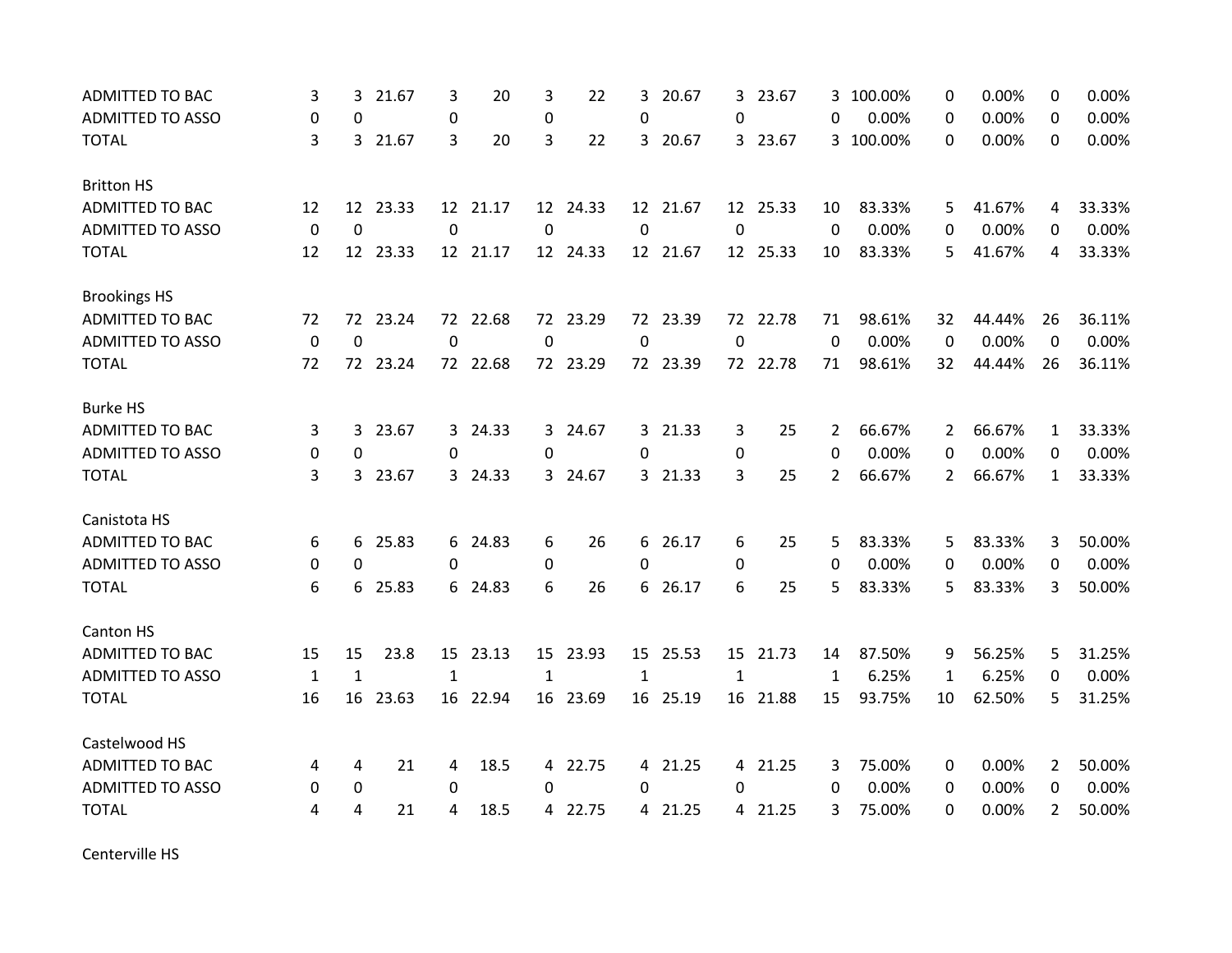| <b>ADMITTED TO BAC</b>  | 4            | 4              | 20.75    | 4            | 20       | 4            | 23.25    | 4            | 19       | 4            | 21       | 4              | 80.00%    | 2        | 40.00% | 0            | 0.00%  |
|-------------------------|--------------|----------------|----------|--------------|----------|--------------|----------|--------------|----------|--------------|----------|----------------|-----------|----------|--------|--------------|--------|
| <b>ADMITTED TO ASSO</b> | $\mathbf{1}$ | $\mathbf{1}$   |          | $\mathbf{1}$ |          | 1            |          | $\mathbf{1}$ |          | 1            |          | $\mathbf{1}$   | 20.00%    | 1        | 20.00% | $\Omega$     | 0.00%  |
| <b>TOTAL</b>            | 5            | 5              | 21       | 5            | 20.4     | 5            | 23.6     | 5            | 19.6     | 5            | 20.8     |                | 5 100.00% | 3        | 60.00% | 0            | 0.00%  |
| Chamberlain HS          |              |                |          |              |          |              |          |              |          |              |          |                |           |          |        |              |        |
| <b>ADMITTED TO BAC</b>  | 11           | 11             | 24       |              | 11 23.45 |              | 11 24.73 |              | 11 24.91 |              | 11 22.73 | 9              | 81.82%    | 7        | 63.64% | 3            | 27.27% |
| ADMITTED TO ASSO        | 0            | $\mathbf 0$    |          | $\mathbf 0$  |          | 0            |          | $\mathbf 0$  |          | $\Omega$     |          | 0              | 0.00%     | 0        | 0.00%  | 0            | 0.00%  |
| <b>TOTAL</b>            | 11           | 11             | 24       | 11           | 23.45    |              | 11 24.73 |              | 11 24.91 |              | 11 22.73 | 9              | 81.82%    | 7        | 63.64% | 3            | 27.27% |
| Chester Area HS         |              |                |          |              |          |              |          |              |          |              |          |                |           |          |        |              |        |
| <b>ADMITTED TO BAC</b>  | 12           |                | 12 20.17 |              | 12 18.42 |              | 12 20.08 |              | 12 20.42 |              | 12 20.75 | 11             | 91.67%    | 0        | 0.00%  | $\mathbf{1}$ | 8.33%  |
| <b>ADMITTED TO ASSO</b> | $\mathbf 0$  | $\mathbf 0$    |          | $\mathbf 0$  |          | $\mathbf 0$  |          | $\mathbf 0$  |          | $\mathbf 0$  |          | $\Omega$       | 0.00%     | 0        | 0.00%  | $\Omega$     | 0.00%  |
| <b>TOTAL</b>            | 12           | 12             | 20.17    |              | 12 18.42 |              | 12 20.08 |              | 12 20.42 |              | 12 20.75 | 11             | 91.67%    | $\Omega$ | 0.00%  | $\mathbf{1}$ | 8.33%  |
| Cheyenne E B HS         |              |                |          |              |          |              |          |              |          |              |          |                |           |          |        |              |        |
| <b>ADMITTED TO BAC</b>  | 3            | 3              | 20       | 3            | 18.33    | 3            | 17.67    | 3            | 20       | $\mathbf{3}$ | 22.33    | $\overline{2}$ | 66.67%    | 0        | 0.00%  | 0            | 0.00%  |
| <b>ADMITTED TO ASSO</b> | 0            | $\pmb{0}$      |          | 0            |          | 0            |          | 0            |          | $\Omega$     |          | 0              | 0.00%     | 0        | 0.00%  | 0            | 0.00%  |
| <b>TOTAL</b>            | 3            | 3              | 20       |              | 3 18.33  |              | 3 17.67  | 3            | 20       |              | 3 22.33  | $\overline{2}$ | 66.67%    | $\Omega$ | 0.00%  | 0            | 0.00%  |
| Clark HS                |              |                |          |              |          |              |          |              |          |              |          |                |           |          |        |              |        |
| <b>ADMITTED TO BAC</b>  | 17           | 17             | 21.71    |              | 17 22.76 | 17           | 20.06    | 17           | 22.12    | 17           | 20.88    | 13             | 72.22%    | 5        | 27.78% | 5            | 27.78% |
| <b>ADMITTED TO ASSO</b> | 1            | $\mathbf{1}$   |          | $\mathbf{1}$ |          | $\mathbf{1}$ |          | $\mathbf{1}$ |          | $\mathbf{1}$ |          | $\Omega$       | 0.00%     | 0        | 0.00%  | $\Omega$     | 0.00%  |
| <b>TOTAL</b>            | 18           | 18             | 21.61    |              | 18 22.78 |              | 18 19.94 |              | 18 22.06 | 18           | 20.67    | 13             | 72.22%    | 5        | 27.78% | 5            | 27.78% |
| Colman HS               |              |                |          |              |          |              |          |              |          |              |          |                |           |          |        |              |        |
| ADMITTED TO BAC         | 10           | 10             | 24.1     | 10           | 22.4     | 10           | 24.5     | 10           | 24.5     | 10           | 24.6     | 7              | 70.00%    | 6        | 60.00% | 5            | 50.00% |
| <b>ADMITTED TO ASSO</b> | $\mathbf 0$  | 0              |          | 0            |          | 0            |          | 0            |          | 0            |          | 0              | 0.00%     | 0        | 0.00%  | $\Omega$     | 0.00%  |
| <b>TOTAL</b>            | 10           | 10             | 24.1     | 10           | 22.4     | 10           | 24.5     | 10           | 24.5     | 10           | 24.6     | 7              | 70.00%    | 6        | 60.00% | 5            | 50.00% |
| Colome HS               |              |                |          |              |          |              |          |              |          |              |          |                |           |          |        |              |        |
| <b>ADMITTED TO BAC</b>  | 7            | 7 <sup>7</sup> | 25.43    |              | 7 25.43  | 7            | 25       |              | 7 25.57  |              | 7 24.86  |                | 7 100.00% | 0        | 0.00%  | 3            | 42.86% |
| <b>ADMITTED TO ASSO</b> | 0            | 0              |          | 0            |          | 0            |          | 0            |          | $\Omega$     |          | 0              | 0.00%     | 0        | 0.00%  | 0            | 0.00%  |
| <b>TOTAL</b>            | 7            | $7^{\circ}$    | 25.43    |              | 7 25.43  | 7            | 25       |              | 7 25.57  |              | 7 24.86  |                | 7 100.00% | 0        | 0.00%  | 3            | 42.86% |

Conde HS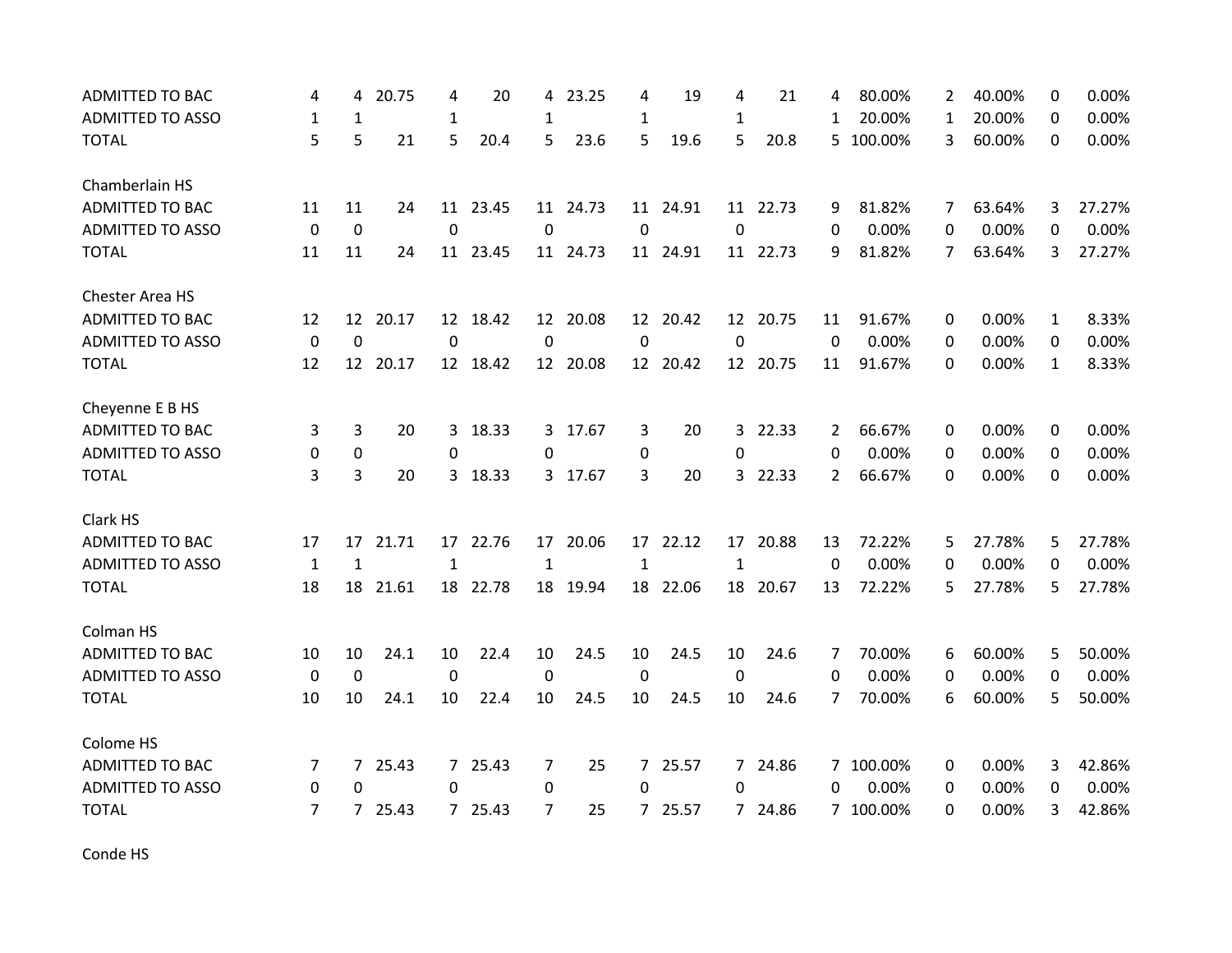| <b>ADMITTED TO BAC</b>  | 4            | 4            | 22.75    | 4            | 22.5     | 4                | 22.25   | 4            | 25.25    | 4        | 19.75    | 4            | 100.00%   | 2                | 50.00% | $\mathbf{1}$ | 25.00% |
|-------------------------|--------------|--------------|----------|--------------|----------|------------------|---------|--------------|----------|----------|----------|--------------|-----------|------------------|--------|--------------|--------|
| <b>ADMITTED TO ASSO</b> | 0            | $\Omega$     |          | 0            |          | $\Omega$         |         | 0            |          | 0        |          | 0            | 0.00%     | 0                | 0.00%  | 0            | 0.00%  |
| <b>TOTAL</b>            | 4            | 4            | 22.75    | 4            | 22.5     |                  | 4 22.25 |              | 4 25.25  |          | 4 19.75  |              | 4 100.00% | $\overline{2}$   | 50.00% | $\mathbf{1}$ | 25.00% |
| Corsica HS              |              |              |          |              |          |                  |         |              |          |          |          |              |           |                  |        |              |        |
| <b>ADMITTED TO BAC</b>  | 4            | 4            | 25.25    |              | 4 24.25  | 4                | 25      |              | 4 25.25  |          | 4 26.75  | 3            | 75.00%    | $\mathbf{1}$     | 25.00% | $\mathbf{1}$ | 25.00% |
| <b>ADMITTED TO ASSO</b> | 0            | $\Omega$     |          | 0            |          | 0                |         | 0            |          | $\Omega$ |          | 0            | 0.00%     | 0                | 0.00%  | 0            | 0.00%  |
| <b>TOTAL</b>            | 4            | 4            | 25.25    |              | 4 24.25  | 4                | 25      |              | 4 25.25  |          | 4 26.75  | 3            | 75.00%    | 1                | 25.00% | 1            | 25.00% |
| <b>Custer HS</b>        |              |              |          |              |          |                  |         |              |          |          |          |              |           |                  |        |              |        |
| <b>ADMITTED TO BAC</b>  | 15           | 15           | 24.13    |              | 15 23.67 | 15               | 22      |              | 15 26.27 | 15       | 24.2     | 14           | 93.33%    | 6                | 40.00% | 3            | 20.00% |
| <b>ADMITTED TO ASSO</b> | $\mathbf 0$  | $\mathbf 0$  |          | $\mathbf 0$  |          | $\boldsymbol{0}$ |         | $\mathbf 0$  |          | 0        |          | 0            | 0.00%     | 0                | 0.00%  | 0            | 0.00%  |
| <b>TOTAL</b>            | 15           | 15           | 24.13    |              | 15 23.67 | 15               | 22      | 15           | 26.27    | 15       | 24.2     | 14           | 93.33%    | 6                | 40.00% | 3            | 20.00% |
| Dakota Christian HS     |              |              |          |              |          |                  |         |              |          |          |          |              |           |                  |        |              |        |
| <b>ADMITTED TO BAC</b>  | 3            | 3            | 23.67    | 3            | 21       | 3                | 27.33   |              | 3 22.33  | 3        | 23.33    | 3            | 100.00%   | 0                | 0.00%  | $\mathbf{1}$ | 33.33% |
| <b>ADMITTED TO ASSO</b> | 0            | 0            |          | 0            |          | 0                |         | 0            |          | 0        |          | 0            | 0.00%     | 0                | 0.00%  | 0            | 0.00%  |
| <b>TOTAL</b>            | 3            |              | 3 23.67  | 3            | 21       |                  | 3 27.33 |              | 3 22.33  |          | 3 23.33  |              | 3 100.00% | 0                | 0.00%  | $\mathbf{1}$ | 33.33% |
| Dakota Valley HS        |              |              |          |              |          |                  |         |              |          |          |          |              |           |                  |        |              |        |
| <b>ADMITTED TO BAC</b>  | 13           | 13           | 23.23    | 13           | 22.69    | 13               | 22.46   | 13           | 22.85    | 13       | 24.15    | 10           | 71.43%    | 6                | 42.86% | 5            | 35.71% |
| ADMITTED TO ASSO        | $\mathbf{1}$ | $\mathbf{1}$ |          | $\mathbf{1}$ |          | $\mathbf{1}$     |         | $\mathbf{1}$ |          | 1        |          | $\mathbf{1}$ | 7.14%     | $\mathbf{0}$     | 0.00%  | 0            | 0.00%  |
| <b>TOTAL</b>            | 14           |              | 14 22.71 |              | 14 22.07 | 14               | 22      |              | 14 22.29 |          | 14 23.71 | 11           | 78.57%    | 6                | 42.86% | 5            | 35.71% |
| De Smet HS              |              |              |          |              |          |                  |         |              |          |          |          |              |           |                  |        |              |        |
| <b>ADMITTED TO BAC</b>  | 8            | 8            | 23.88    | 8            | 23.38    | 8                | 24.75   | 8            | 23.5     | 8        | 23.5     | 8            | 100.00%   | 4                | 50.00% | 3            | 37.50% |
| <b>ADMITTED TO ASSO</b> | 0            | 0            |          | 0            |          | 0                |         | 0            |          | 0        |          | 0            | 0.00%     | 0                | 0.00%  | 0            | 0.00%  |
| <b>TOTAL</b>            | 8            | 8            | 23.88    | 8            | 23.38    | 8                | 24.75   | 8            | 23.5     | 8        | 23.5     | 8            | 100.00%   | 4                | 50.00% | 3            | 37.50% |
| Dell Rapids HS          |              |              |          |              |          |                  |         |              |          |          |          |              |           |                  |        |              |        |
| <b>ADMITTED TO BAC</b>  | 20           | 20           | 22.05    | 20           | 21.6     | 20               | 21.2    |              | 20 21.75 |          | 20 23.15 | 15           | 75.00%    | 11               | 55.00% | 5            | 25.00% |
| <b>ADMITTED TO ASSO</b> | $\mathbf 0$  | $\mathbf 0$  |          | $\mathbf 0$  |          | $\mathbf 0$      |         | 0            |          | 0        |          | 0            | 0.00%     | $\boldsymbol{0}$ | 0.00%  | 0            | 0.00%  |
| <b>TOTAL</b>            | 20           | 20           | 22.05    | 20           | 21.6     | 20               | 21.2    |              | 20 21.75 |          | 20 23.15 | 15           | 75.00%    | 11               | 55.00% | 5            | 25.00% |

Deubrook HS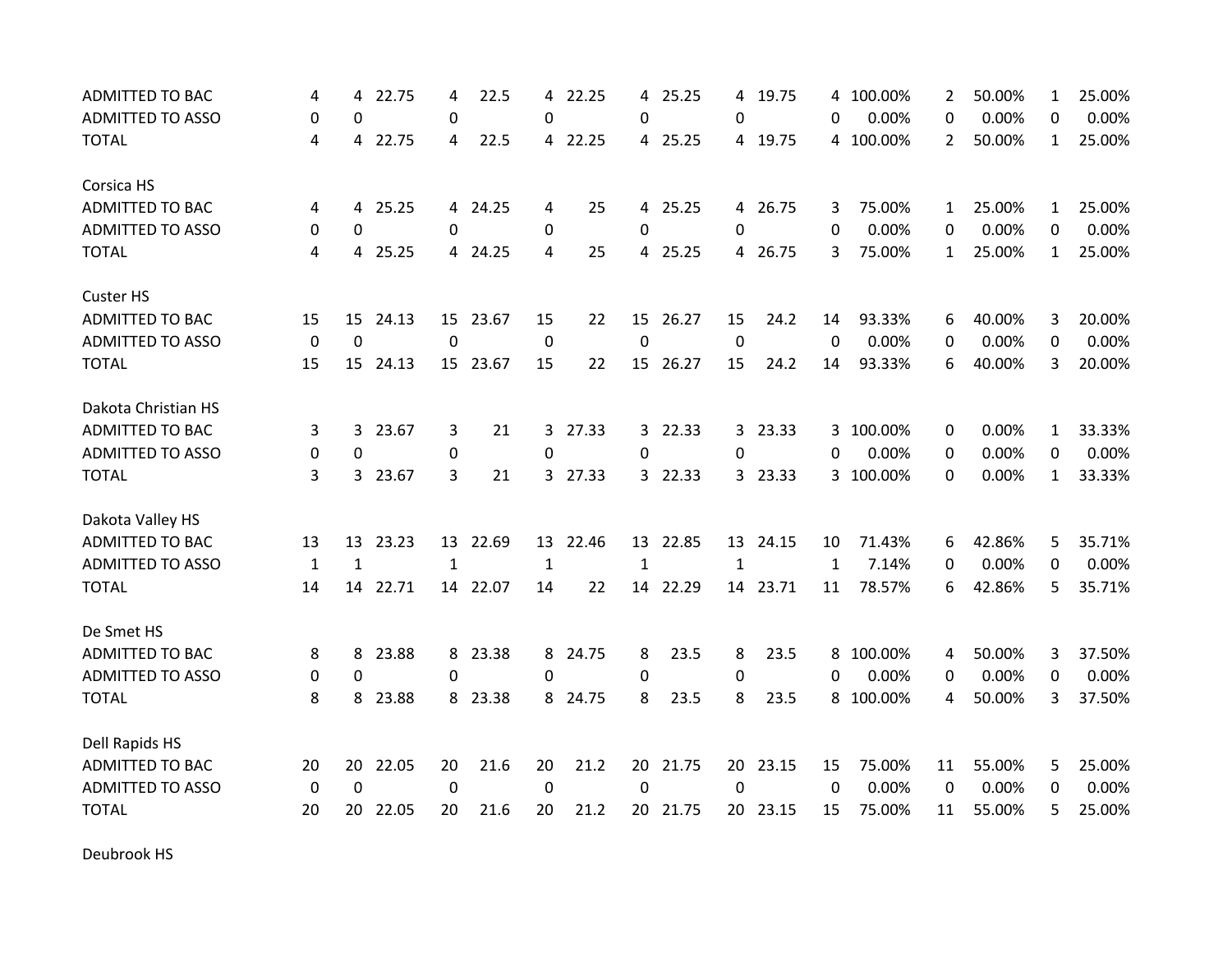| ADMITTED TO BAC           | 7              | 7           | 22.71    |                | 7 21.71  | $\overline{7}$ | 22.14    |             | 7 23.86  | $7^{\circ}$    | 22.86    | 6           | 85.71%     | 0  | 0.00%  | $\overline{2}$ | 28.57% |
|---------------------------|----------------|-------------|----------|----------------|----------|----------------|----------|-------------|----------|----------------|----------|-------------|------------|----|--------|----------------|--------|
| <b>ADMITTED TO ASSO</b>   | 0              | 0           |          | 0              |          | $\Omega$       |          | 0           |          | $\Omega$       |          | 0           | 0.00%      | 0  | 0.00%  | 0              | 0.00%  |
| <b>TOTAL</b>              | $\overline{7}$ |             | 7 22.71  |                | 7 21.71  |                | 7 22.14  |             | 7 23.86  |                | 7 22.86  | 6           | 85.71%     | 0  | 0.00%  | $\mathbf{2}$   | 28.57% |
| Deuel HS                  |                |             |          |                |          |                |          |             |          |                |          |             |            |    |        |                |        |
| ADMITTED TO BAC           | 17             | 17          | 23.18    |                | 17 22.41 |                | 17 22.18 |             | 17 24.24 |                | 17 23.82 |             | 17 100.00% | 13 | 76.47% | 10             | 58.82% |
| <b>ADMITTED TO ASSO</b>   | $\mathbf 0$    | 0           |          | 0              |          | 0              |          | 0           |          | $\mathbf 0$    |          | 0           | 0.00%      | 0  | 0.00%  | 0              | 0.00%  |
| <b>TOTAL</b>              | 17             | 17          | 23.18    |                | 17 22.41 | 17             | 22.18    |             | 17 24.24 | 17             | 23.82    |             | 17 100.00% | 13 | 76.47% | 10             | 58.82% |
| Douglas HS                |                |             |          |                |          |                |          |             |          |                |          |             |            |    |        |                |        |
| <b>ADMITTED TO BAC</b>    | 26             |             | 25 23.88 | 25             | 22.8     |                | 25 22.84 | 25          | 25.4     |                | 25 23.64 | 21          | 80.77%     | 6  | 23.08% | 4              | 15.38% |
| <b>ADMITTED TO ASSO</b>   | $\mathbf 0$    | $\mathbf 0$ |          | $\overline{0}$ |          | $\mathbf 0$    |          | $\mathbf 0$ |          | $\overline{0}$ |          | $\mathbf 0$ | 0.00%      | 0  | 0.00%  | 0              | 0.00%  |
| <b>TOTAL</b>              | 26             | 25          | 23.88    | 25             | 22.8     |                | 25 22.84 | 25          | 25.4     |                | 25 23.64 | 21          | 80.77%     | 6  | 23.08% | 4              | 15.38% |
| Dupree HS                 |                |             |          |                |          |                |          |             |          |                |          |             |            |    |        |                |        |
| <b>ADMITTED TO BAC</b>    | 7              | 7           | 23.71    |                | 7 24.71  | 7              | 20.86    |             | 7 25.29  |                | 7 23.57  | 6           | 85.71%     | 0  | 0.00%  | $\overline{2}$ | 28.57% |
| <b>ADMITTED TO ASSO</b>   | 0              | 0           |          | 0              |          | 0              |          | 0           |          | 0              |          | 0           | 0.00%      | 0  | 0.00%  | 0              | 0.00%  |
| <b>TOTAL</b>              | 7              |             | 7 23.71  |                | 7 24.71  | $7^{\circ}$    | 20.86    |             | 7 25.29  |                | 7 23.57  | 6           | 85.71%     | 0  | 0.00%  | $\overline{2}$ | 28.57% |
| <b>Edmunds Central HS</b> |                |             |          |                |          |                |          |             |          |                |          |             |            |    |        |                |        |
| <b>ADMITTED TO BAC</b>    | 6              | 6           | 25.83    |                | 6 23.67  | 6              | 26       |             | 6 27.67  | 6              | 26       | 6           | 100.00%    | 0  | 0.00%  | $\overline{2}$ | 33.33% |
| <b>ADMITTED TO ASSO</b>   | 0              | 0           |          | 0              |          | 0              |          | 0           |          | 0              |          | 0           | 0.00%      | 0  | 0.00%  | 0              | 0.00%  |
| <b>TOTAL</b>              | 6              | 6           | 25.83    |                | 6 23.67  | 6              | 26       |             | 6 27.67  | 6              | 26       | 6           | 100.00%    | 0  | 0.00%  | $\overline{2}$ | 33.33% |
| Elk Point HS              |                |             |          |                |          |                |          |             |          |                |          |             |            |    |        |                |        |
| <b>ADMITTED TO BAC</b>    | 12             | 12          | 24       |                | 12 23.67 |                | 12 24.42 |             | 12 24.25 |                | 12 23.17 | 11          | 91.67%     | 6  | 50.00% | 4              | 33.33% |
| <b>ADMITTED TO ASSO</b>   | $\mathbf 0$    | 0           |          | $\Omega$       |          | 0              |          | 0           |          | $\Omega$       |          | $\Omega$    | 0.00%      | 0  | 0.00%  | 0              | 0.00%  |
| <b>TOTAL</b>              | 12             | 12          | 24       |                | 12 23.67 |                | 12 24.42 |             | 12 24.25 |                | 12 23.17 | 11          | 91.67%     | 6  | 50.00% | 4              | 33.33% |
| Elkton HS                 |                |             |          |                |          |                |          |             |          |                |          |             |            |    |        |                |        |
| ADMITTED TO BAC           | 11             | 11          | 22.82    |                | 11 23.27 | 11             | 21.91    |             | 11 23.36 |                | 11 22.18 | 9           | 81.82%     | 6  | 54.55% | 5              | 45.45% |
| <b>ADMITTED TO ASSO</b>   | 0              | $\Omega$    |          | 0              |          | $\mathbf{0}$   |          | $\Omega$    |          | $\Omega$       |          | 0           | 0.00%      | 0  | 0.00%  | 0              | 0.00%  |
| <b>TOTAL</b>              | 11             | 11          | 22.82    |                | 11 23.27 |                | 11 21.91 |             | 11 23.36 |                | 11 22.18 | 9           | 81.82%     | 6  | 54.55% | 5              | 45.45% |

Emery HS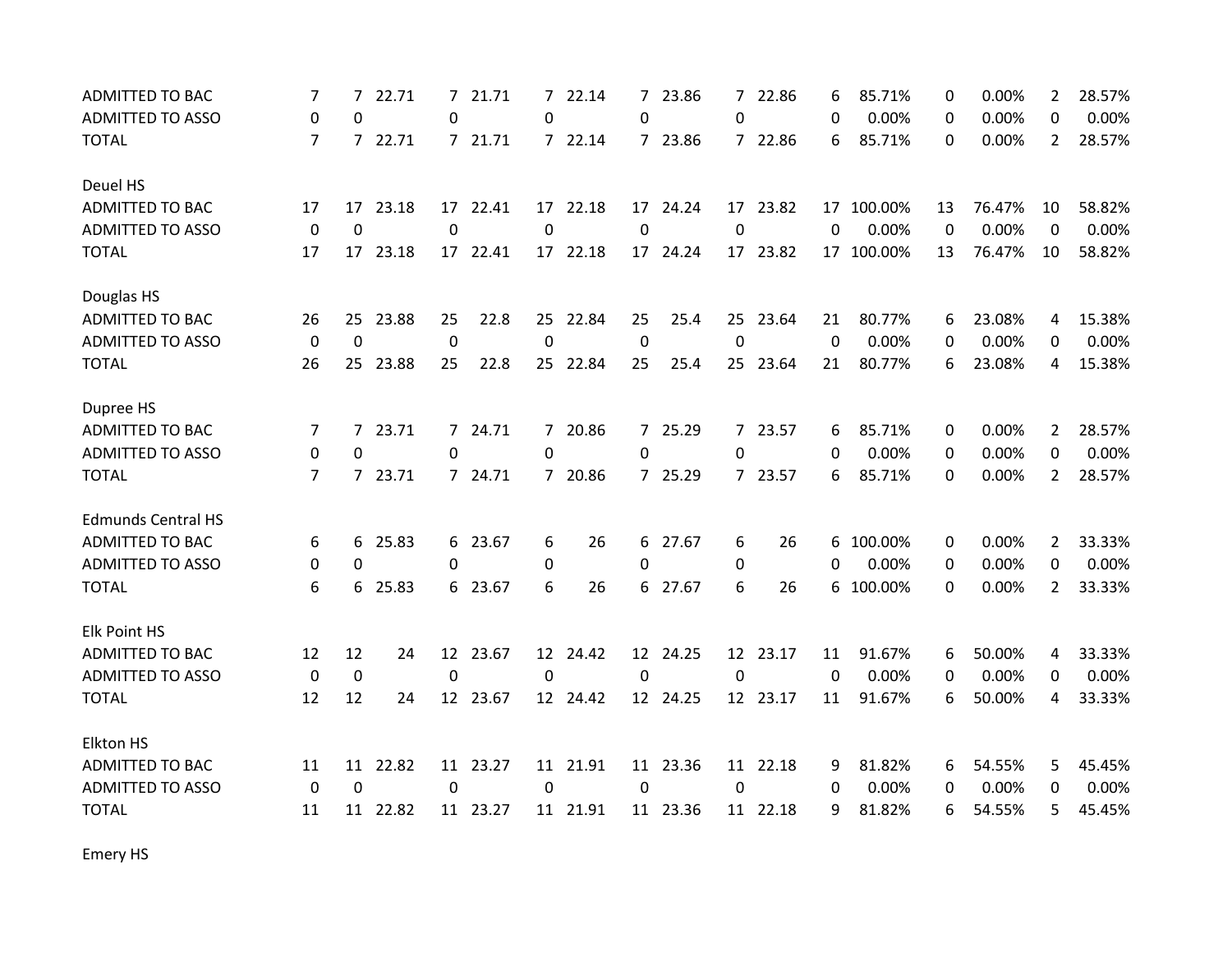| ADMITTED TO BAC         | 5              | 5              | 23      | 5            | 23       | 5                | 23.2     | 5            | 21.8     | 5              | 23.2     |                | 5 100.00% | 2              | 40.00% | $\mathbf{1}$   | 20.00% |
|-------------------------|----------------|----------------|---------|--------------|----------|------------------|----------|--------------|----------|----------------|----------|----------------|-----------|----------------|--------|----------------|--------|
| <b>ADMITTED TO ASSO</b> | 0              | 0              |         | 0            |          | 0                |          | 0            |          | 0              |          | 0              | 0.00%     | 0              | 0.00%  | $\Omega$       | 0.00%  |
| <b>TOTAL</b>            | 5              | 5              | 23      | 5            | 23       | 5                | 23.2     | 5            | 21.8     | 5              | 23.2     |                | 5 100.00% | $\overline{2}$ | 40.00% | $\mathbf{1}$   | 20.00% |
| <b>Estelline HS</b>     |                |                |         |              |          |                  |          |              |          |                |          |                |           |                |        |                |        |
| <b>ADMITTED TO BAC</b>  | 7              |                | 7 24.14 |              | 7 23.43  |                  | 7 24.57  |              | 7 25.14  |                | 7 22.43  | 5              | 71.43%    | 4              | 57.14% | 4              | 57.14% |
| <b>ADMITTED TO ASSO</b> | 0              | 0              |         | 0            |          | 0                |          | 0            |          | 0              |          | 0              | 0.00%     | 0              | 0.00%  | 0              | 0.00%  |
| <b>TOTAL</b>            | $\overline{7}$ |                | 7 24.14 |              | 7 23.43  | 7                | 24.57    |              | 7 25.14  |                | 7 22.43  | 5              | 71.43%    | 4              | 57.14% | 4              | 57.14% |
| Ethan HS                |                |                |         |              |          |                  |          |              |          |                |          |                |           |                |        |                |        |
| ADMITTED TO BAC         | $\overline{2}$ | $\overline{2}$ | 23.5    | $\mathbf{2}$ | 24.5     | $\mathbf{2}$     | 24.5     | $\mathbf{2}$ | 23.5     | $\overline{2}$ | 22       | $\overline{2}$ | 66.67%    | $\mathbf{1}$   | 33.33% | 0              | 0.00%  |
| <b>ADMITTED TO ASSO</b> | 1              | $\mathbf{1}$   |         | $\mathbf{1}$ |          | 1                |          | $\mathbf{1}$ |          | $\mathbf{1}$   |          | 1              | 33.33%    | 1              | 33.33% | 0              | 0.00%  |
| <b>TOTAL</b>            | 3              | 3              | 23      |              | 3 22.67  |                  | 3 25.33  | 3            | 22       | $\overline{3}$ | 21.67    |                | 3 100.00% | $\overline{2}$ | 66.67% | 0              | 0.00%  |
| Eureka HS               |                |                |         |              |          |                  |          |              |          |                |          |                |           |                |        |                |        |
| <b>ADMITTED TO BAC</b>  | 5              | 5              | 23.6    | 5            | 23       | 5                | 22.4     | 5            | 25       | 5              | 23       | 4              | 80.00%    | $\overline{2}$ | 40.00% | 3              | 60.00% |
| <b>ADMITTED TO ASSO</b> | 0              | $\mathbf 0$    |         | $\pmb{0}$    |          | $\boldsymbol{0}$ |          | 0            |          | 0              |          | 0              | 0.00%     | 0              | 0.00%  | 0              | 0.00%  |
| <b>TOTAL</b>            | 5              | 5              | 23.6    | 5            | 23       | 5                | 22.4     | 5            | 25       | 5              | 23       | 4              | 80.00%    | $\overline{2}$ | 40.00% | 3              | 60.00% |
| Faith HS                |                |                |         |              |          |                  |          |              |          |                |          |                |           |                |        |                |        |
| ADMITTED TO BAC         | 5              | 5              | 23.6    | 5            | 20.8     | 5                | 25       | 5            | 24.4     | 5              | 23.4     | 5              | 83.33%    | 2              | 33.33% | $\overline{2}$ | 33.33% |
| <b>ADMITTED TO ASSO</b> | 1              | $\mathbf{1}$   |         | $\mathbf{1}$ |          | 1                |          | $\mathbf{1}$ |          | $\mathbf{1}$   |          | 1              | 16.67%    | 1              | 16.67% | $\mathbf{1}$   | 16.67% |
| <b>TOTAL</b>            | 6              |                | 6 23.83 |              | 6 21.17  |                  | 6 25.17  |              | 6 24.67  | 6              | 23.5     |                | 6 100.00% | 3              | 50.00% | 3              | 50.00% |
| <b>Faulkton HS</b>      |                |                |         |              |          |                  |          |              |          |                |          |                |           |                |        |                |        |
| <b>ADMITTED TO BAC</b>  | 6              | 6              | 23.17   |              | 6 22.33  | 6                | 25       | 6            | 21.5     |                | 6 22.67  |                | 6 100.00% | 0              | 0.00%  | 2              | 33.33% |
| <b>ADMITTED TO ASSO</b> | 0              | 0              |         | 0            |          | 0                |          | 0            |          | 0              |          | 0              | 0.00%     | 0              | 0.00%  | 0              | 0.00%  |
| <b>TOTAL</b>            | 6              | 6              | 23.17   |              | 6 22.33  | 6                | 25       | 6            | 21.5     |                | 6 22.67  |                | 6 100.00% | 0              | 0.00%  | $\overline{2}$ | 33.33% |
| Flandreau HS            |                |                |         |              |          |                  |          |              |          |                |          |                |           |                |        |                |        |
| <b>ADMITTED TO BAC</b>  | 12             | 12             | 23      |              | 12 21.67 | 12               | 24       |              | 12 21.42 |                | 12 24.25 | 11             | 84.62%    | 8              | 61.54% | 7              | 53.85% |
| <b>ADMITTED TO ASSO</b> | $\mathbf 1$    | $\mathbf{1}$   |         | $\mathbf{1}$ |          | $\mathbf{1}$     |          | $\mathbf{1}$ |          | 1              |          | 0              | 0.00%     | 1              | 7.69%  | 0              | 0.00%  |
| <b>TOTAL</b>            | 13             | 13             | 22.85   |              | 13 21.62 |                  | 13 23.54 |              | 13 21.54 |                | 13 24.08 | 11             | 84.62%    | 9              | 69.23% | 7              | 53.85% |

Florence HS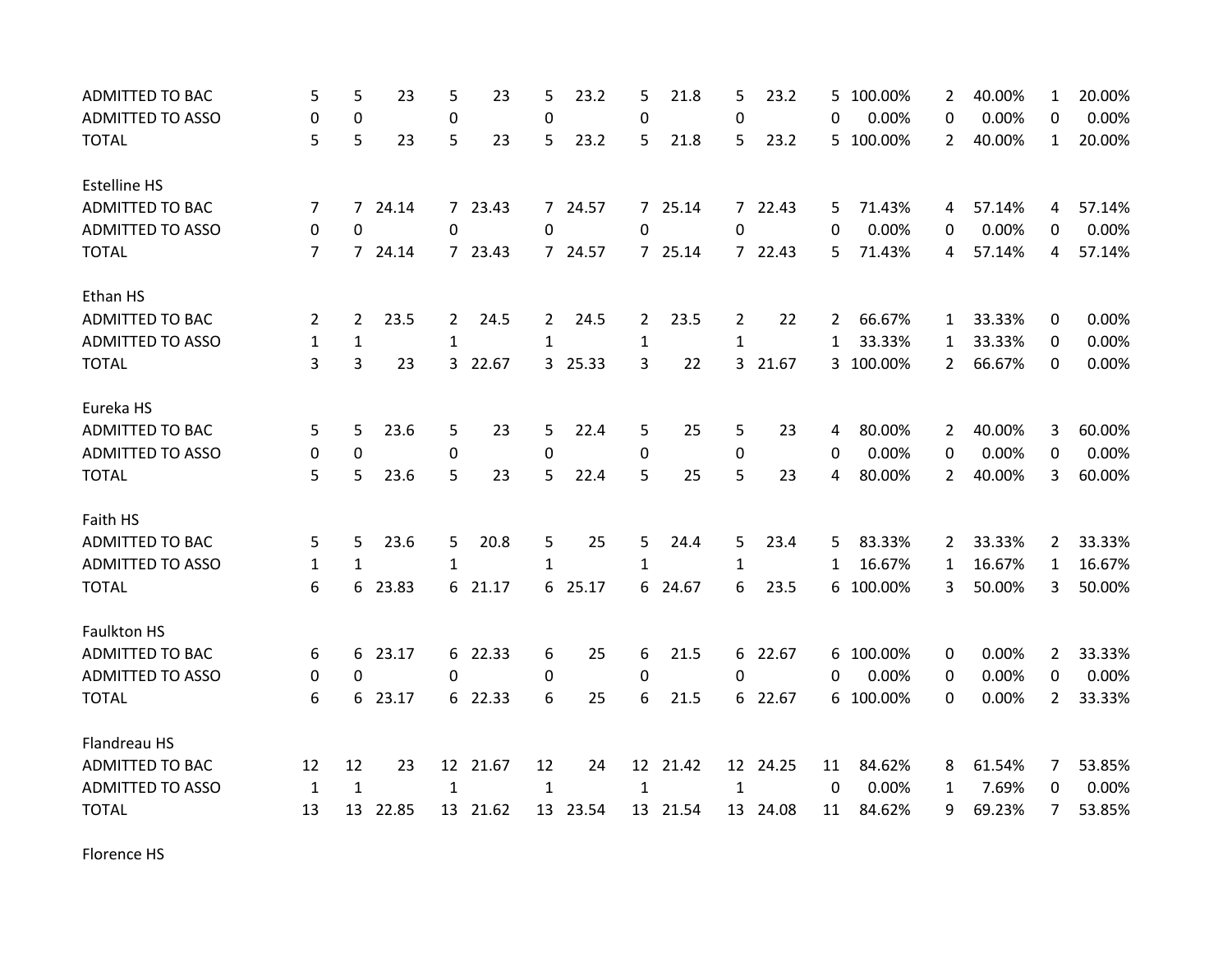| <b>ADMITTED TO BAC</b>  | 7              | 7              | 24.57   |                  | 7 24.86  | 7              | 25       | 7              | 25       | $\overline{7}$ | 22.57    | 5        | 71.43%     | 5              | 71.43% | 3              | 42.86% |
|-------------------------|----------------|----------------|---------|------------------|----------|----------------|----------|----------------|----------|----------------|----------|----------|------------|----------------|--------|----------------|--------|
| <b>ADMITTED TO ASSO</b> | $\pmb{0}$      | 0              |         | $\Omega$         |          | 0              |          | $\mathbf 0$    |          | $\mathbf{0}$   |          | 0        | 0.00%      | 0              | 0.00%  | 0              | 0.00%  |
| <b>TOTAL</b>            | $\overline{7}$ |                | 7 24.57 |                  | 7 24.86  | $\overline{7}$ | 25       | $\overline{7}$ | 25       |                | 7 22.57  | 5        | 71.43%     | 5              | 71.43% | 3              | 42.86% |
| Freeman Academy         |                |                |         |                  |          |                |          |                |          |                |          |          |            |                |        |                |        |
| <b>ADMITTED TO BAC</b>  | 3              | 3              | 24.67   | 3                | 21       | 3              | 25       |                | 3 27.67  |                | 3 23.67  |          | 3 100.00%  | 2              | 66.67% | $\mathbf{1}$   | 33.33% |
| <b>ADMITTED TO ASSO</b> | 0              | 0              |         | $\boldsymbol{0}$ |          | 0              |          | 0              |          | $\Omega$       |          | 0        | 0.00%      | 0              | 0.00%  | 0              | 0.00%  |
| <b>TOTAL</b>            | 3              | 3              | 24.67   | 3                | 21       | 3              | 25       |                | 3 27.67  |                | 3 23.67  |          | 3 100.00%  | $\overline{2}$ | 66.67% | $\mathbf{1}$   | 33.33% |
| Freeman HS              |                |                |         |                  |          |                |          |                |          |                |          |          |            |                |        |                |        |
| <b>ADMITTED TO BAC</b>  | 13             | 13             | 22.23   | 13               | 21       |                | 13 23.46 |                | 13 20.77 |                | 13 22.54 |          | 13 100.00% | 4              | 30.77% | 4              | 30.77% |
| <b>ADMITTED TO ASSO</b> | 0              | $\mathbf 0$    |         | $\mathbf 0$      |          | $\mathbf 0$    |          | $\mathbf 0$    |          | $\mathbf 0$    |          | $\Omega$ | 0.00%      | 0              | 0.00%  | 0              | 0.00%  |
| <b>TOTAL</b>            | 13             | 13             | 22.23   | 13               | 21       | 13             | 23.46    |                | 13 20.77 |                | 13 22.54 |          | 13 100.00% | 4              | 30.77% | 4              | 30.77% |
| Garretson HS            |                |                |         |                  |          |                |          |                |          |                |          |          |            |                |        |                |        |
| <b>ADMITTED TO BAC</b>  | 16             | 16             | 24.13   | 16               | 24.06    | 16             | 23.81    | 16             | 25       | 16             | 23.06    | 13       | 72.22%     | 10             | 55.56% | 6              | 33.33% |
| <b>ADMITTED TO ASSO</b> | $\overline{2}$ | $\overline{2}$ | 21      | $\overline{2}$   | 19.5     | $\overline{2}$ | 21.5     | $\overline{2}$ | 19       | $\overline{2}$ | 22       | 0        | 0.00%      | 1              | 5.56%  | 0              | 0.00%  |
| <b>TOTAL</b>            | 18             | 18             | 23.78   |                  | 18 23.56 |                | 18 23.56 |                | 18 24.33 |                | 18 22.94 | 13       | 72.22%     | 11             | 61.11% | 6              | 33.33% |
| Gayville- Volin HS      |                |                |         |                  |          |                |          |                |          |                |          |          |            |                |        |                |        |
| <b>ADMITTED TO BAC</b>  | 7              | 7              | 20.86   |                  | 7 21.14  | $\overline{7}$ | 19.57    |                | 7 21.29  |                | 7 20.57  |          | 7 100.00%  | 4              | 57.14% | $\overline{2}$ | 28.57% |
| ADMITTED TO ASSO        | 0              | 0              |         | 0                |          | 0              |          | 0              |          | 0              |          | 0        | 0.00%      | 0              | 0.00%  | 0              | 0.00%  |
| <b>TOTAL</b>            | $\overline{7}$ |                | 7 20.86 |                  | 7 21.14  |                | 7 19.57  |                | 7 21.29  |                | 7 20.57  |          | 7 100.00%  | 4              | 57.14% | $\overline{2}$ | 28.57% |
| Gettysburg HS           |                |                |         |                  |          |                |          |                |          |                |          |          |            |                |        |                |        |
| ADMITTED TO BAC         | 12             | 12             | 22.67   |                  | 12 22.42 | 12             | 23.42    |                | 12 21.42 | 12             | 23       | 11       | 84.62%     | 3              | 23.08% | 2              | 15.38% |
| <b>ADMITTED TO ASSO</b> | 1              | $\mathbf{1}$   |         | $\mathbf{1}$     |          | $\mathbf{1}$   |          | $\mathbf{1}$   |          | $\mathbf{1}$   |          | 1        | 7.69%      | 1              | 7.69%  | 1              | 7.69%  |
| <b>TOTAL</b>            | 13             | 13             | 22.85   | 13               | 22.85    | 13             | 23.62    |                | 13 21.46 | 13             | 23.15    | 12       | 92.31%     | 4              | 30.77% | 3              | 23.08% |
| Grant-Deuel HS          |                |                |         |                  |          |                |          |                |          |                |          |          |            |                |        |                |        |
| <b>ADMITTED TO BAC</b>  | 5              | 5              | 22.2    | 5                | 23.2     | 5              | 22.2     | 5              | 22       | 5              | 21.8     | 4        | 80.00%     | 0              | 0.00%  | 0              | 0.00%  |
| <b>ADMITTED TO ASSO</b> | $\pmb{0}$      | 0              |         | 0                |          | 0              |          | 0              |          | $\Omega$       |          | 0        | 0.00%      | 0              | 0.00%  | 0              | 0.00%  |
| <b>TOTAL</b>            | 5              | 5              | 22.2    | 5                | 23.2     | 5              | 22.2     | 5              | 22       | 5              | 21.8     | 4        | 80.00%     | 0              | 0.00%  | 0              | 0.00%  |

Great Plains Luth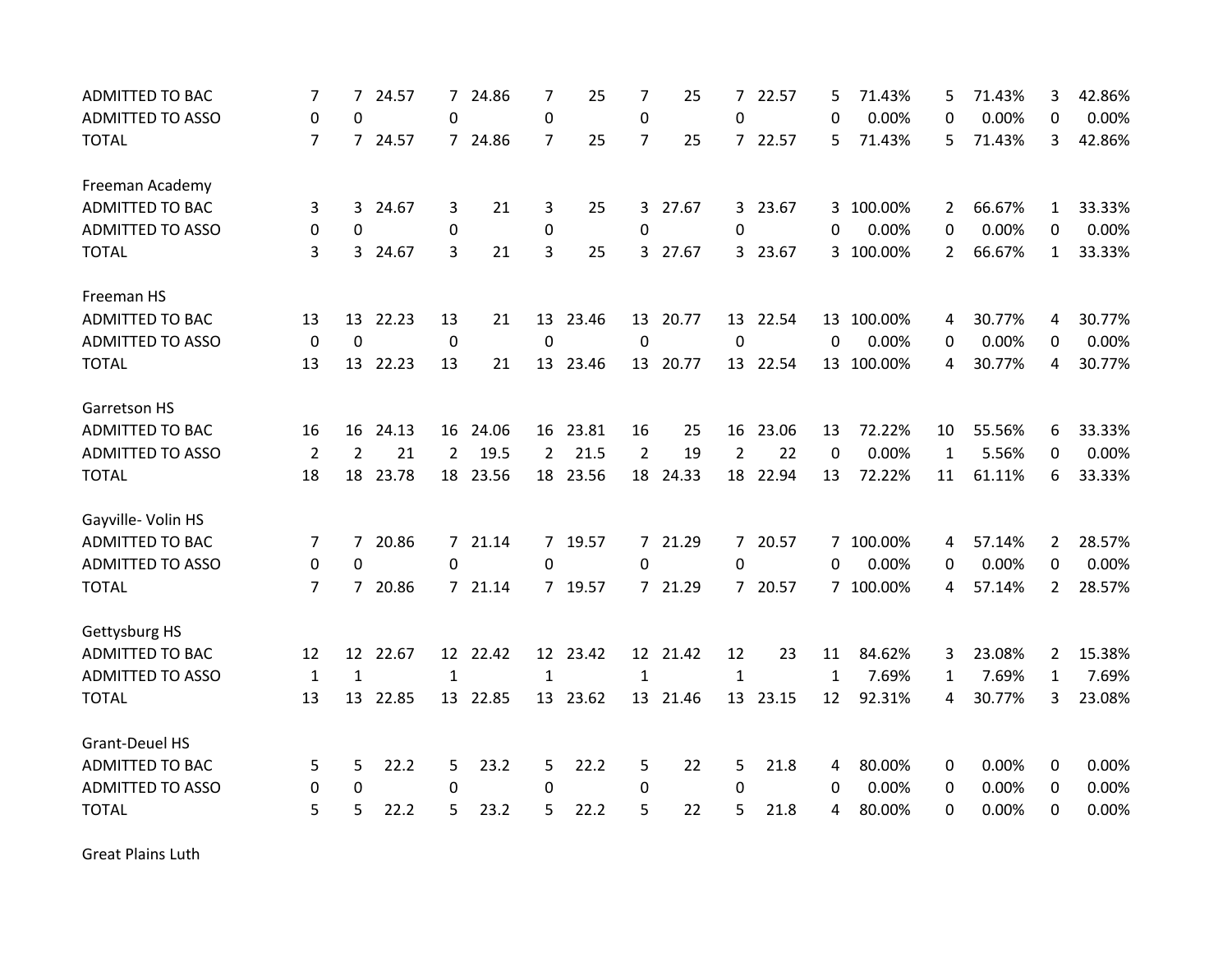| <b>ADMITTED TO BAC</b>   | 8                | 8               | 28.63   | 8              | 26.63    | 8              | 29.13    | 8              | 29.13    | 8        | 28.38    | 8           | 100.00%    | 0  | 0.00%  | 5        | 62.50% |
|--------------------------|------------------|-----------------|---------|----------------|----------|----------------|----------|----------------|----------|----------|----------|-------------|------------|----|--------|----------|--------|
| <b>ADMITTED TO ASSO</b>  | 0                | 0               |         | 0              |          | 0              |          | 0              |          | 0        |          | 0           | 0.00%      | 0  | 0.00%  | 0        | 0.00%  |
| <b>TOTAL</b>             | 8                | 8               | 28.63   |                | 8 26.63  | 8              | 29.13    | 8              | 29.13    |          | 8 28.38  | 8           | 100.00%    | 0  | 0.00%  | 5        | 62.50% |
| Gregory HS               |                  |                 |         |                |          |                |          |                |          |          |          |             |            |    |        |          |        |
| ADMITTED TO BAC          | 13               | 13              | 21.69   |                | 13 21.85 |                | 13 21.31 |                | 13 21.38 |          | 13 21.62 | 11          | 84.62%     | 7  | 53.85% | 4        | 30.77% |
| <b>ADMITTED TO ASSO</b>  | 0                | $\mathbf 0$     |         | 0              |          | 0              |          | 0              |          | $\Omega$ |          | 0           | 0.00%      | 0  | 0.00%  | 0        | 0.00%  |
| <b>TOTAL</b>             | 13               | 13              | 21.69   |                | 13 21.85 |                | 13 21.31 |                | 13 21.38 |          | 13 21.62 | 11          | 84.62%     | 7  | 53.85% | 4        | 30.77% |
| Groton HS                |                  |                 |         |                |          |                |          |                |          |          |          |             |            |    |        |          |        |
| <b>ADMITTED TO BAC</b>   | 18               | 18              | 22.78   |                | 18 22.22 |                | 18 22.39 |                | 18 22.83 | 18       | 23       | 15          | 83.33%     | 6  | 33.33% | 6        | 33.33% |
| <b>ADMITTED TO ASSO</b>  | $\boldsymbol{0}$ | $\mathbf 0$     |         | $\mathbf 0$    |          | $\mathbf 0$    |          | $\mathbf 0$    |          | 0        |          | $\mathbf 0$ | 0.00%      | 0  | 0.00%  | 0        | 0.00%  |
| <b>TOTAL</b>             | 18               | 18              | 22.78   | 18             | 22.22    | 18             | 22.39    | 18             | 22.83    | 18       | 23       | 15          | 83.33%     | 6  | 33.33% | 6        | 33.33% |
| Hamlin HS                |                  |                 |         |                |          |                |          |                |          |          |          |             |            |    |        |          |        |
| <b>ADMITTED TO BAC</b>   | 13               | 13              | 24      | 13             | 23.77    | 13             | 25.69    | 13             | 22.85    | 13       | 22.92    | 13          | 100.00%    | 6  | 46.15% | 6        | 46.15% |
| <b>ADMITTED TO ASSO</b>  | $\mathbf 0$      | $\mathbf 0$     |         | $\mathbf 0$    |          | $\mathbf{0}$   |          | 0              |          | $\Omega$ |          | $\Omega$    | 0.00%      | 0  | 0.00%  | $\Omega$ | 0.00%  |
| <b>TOTAL</b>             | 13               | 13              | 24      |                | 13 23.77 |                | 13 25.69 |                | 13 22.85 |          | 13 22.92 |             | 13 100.00% | 6  | 46.15% | 6        | 46.15% |
| Hanson HS                |                  |                 |         |                |          |                |          |                |          |          |          |             |            |    |        |          |        |
| <b>ADMITTED TO BAC</b>   | 4                | 4               | 19      | $\overline{4}$ | 17.75    | 4              | 17.75    | 4              | 20.5     | 4        | 19.5     | 4           | 100.00%    | 3  | 75.00% | 0        | 0.00%  |
| <b>ADMITTED TO ASSO</b>  | 0                | 0               |         | 0              |          | 0              |          | 0              |          | 0        |          | 0           | 0.00%      | 0  | 0.00%  | 0        | 0.00%  |
| <b>TOTAL</b>             | 4                | 4               | 19      |                | 4 17.75  | 4              | 17.75    | 4              | 20.5     | 4        | 19.5     |             | 4 100.00%  | 3  | 75.00% | 0        | 0.00%  |
| <b>Harding County HS</b> |                  |                 |         |                |          |                |          |                |          |          |          |             |            |    |        |          |        |
| ADMITTED TO BAC          | 7                |                 | 7 23.71 |                | 7 22.14  | 7              | 25       | 7              | 22       |          | 7 24.14  | 5           | 71.43%     | 5  | 71.43% | 3        | 42.86% |
| ADMITTED TO ASSO         | 0                | 0               |         | $\mathbf{0}$   |          | 0              |          | 0              |          | 0        |          | 0           | 0.00%      | 0  | 0.00%  | 0        | 0.00%  |
| <b>TOTAL</b>             | 7                | $\overline{7}$  | 23.71   |                | 7 22.14  | $\overline{7}$ | 25       | $\overline{7}$ | 22       |          | 7 24.14  | 5           | 71.43%     | 5  | 71.43% | 3        | 42.86% |
| Harrisburg HS            |                  |                 |         |                |          |                |          |                |          |          |          |             |            |    |        |          |        |
| ADMITTED TO BAC          | 32               | 32 <sub>2</sub> | 23.38   |                | 32 22.41 |                | 32 23.59 |                | 32 23.88 |          | 32 23.03 | 24          | 75.00%     | 23 | 71.88% | 14       | 43.75% |
| <b>ADMITTED TO ASSO</b>  | 0                | $\Omega$        |         | 0              |          | 0              |          | 0              |          | 0        |          | 0           | 0.00%      | 0  | 0.00%  | 0        | 0.00%  |
| <b>TOTAL</b>             | 32               | 32              | 23.38   |                | 32 22.41 |                | 32 23.59 |                | 32 23.88 |          | 32 23.03 | 24          | 75.00%     | 23 | 71.88% | 14       | 43.75% |

Harrold HS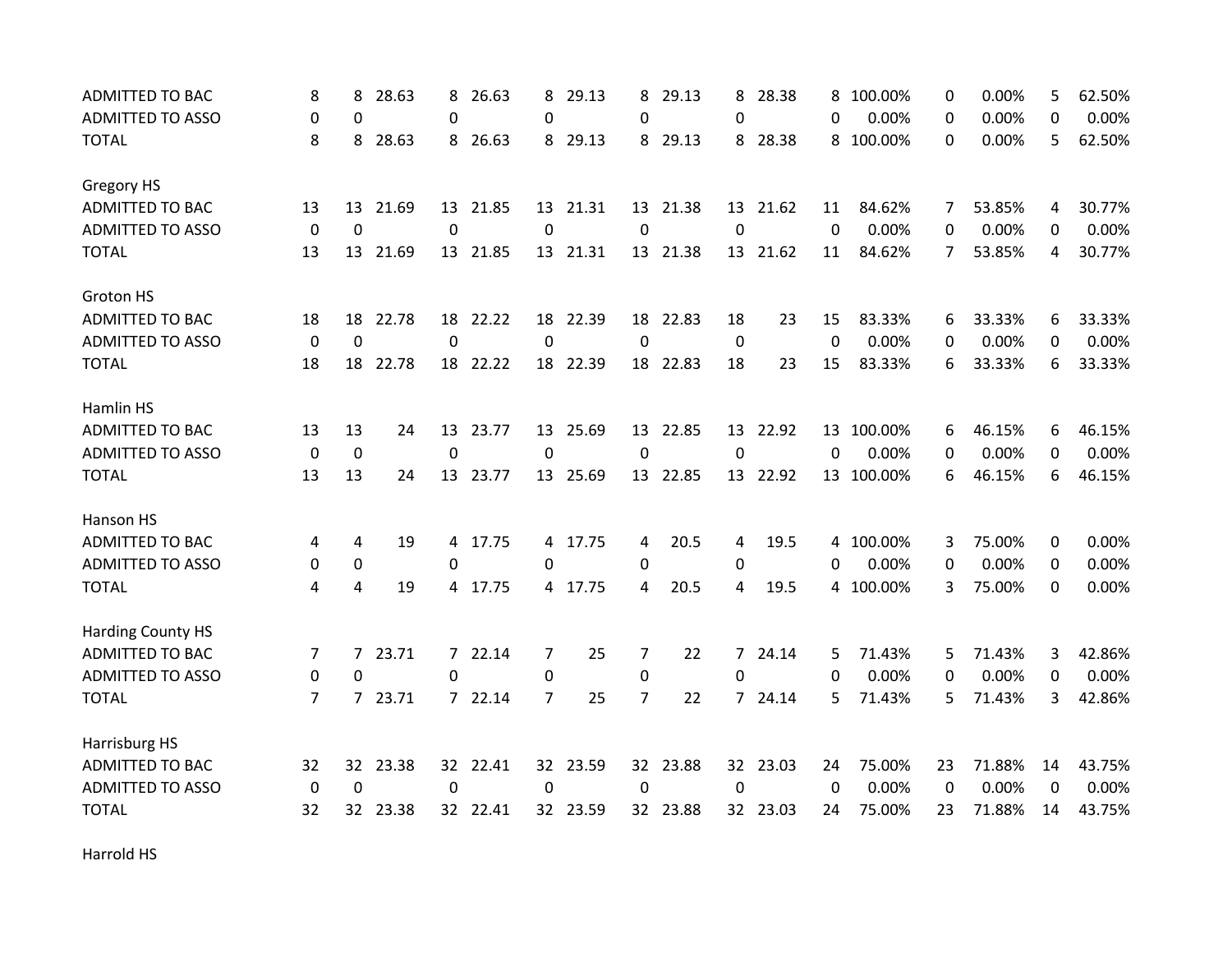| <b>ADMITTED TO BAC</b>  | 3              | 3              | 25       | 3              | 25.67    | 3              | 21.33   | 3.       | 27.67    | 3              | 24.33    |   | 3 100.00%  | 0              | 0.00%  | $\overline{2}$ | 66.67% |
|-------------------------|----------------|----------------|----------|----------------|----------|----------------|---------|----------|----------|----------------|----------|---|------------|----------------|--------|----------------|--------|
| <b>ADMITTED TO ASSO</b> | 0              | 0              |          | 0              |          | 0              |         | 0        |          | 0              |          | 0 | 0.00%      | 0              | 0.00%  | 0              | 0.00%  |
| <b>TOTAL</b>            | 3              | 3              | 25       |                | 3 25.67  |                | 3 21.33 |          | 3 27.67  |                | 3 24.33  |   | 3 100.00%  | 0              | 0.00%  | $\overline{2}$ | 66.67% |
| Henry HS                |                |                |          |                |          |                |         |          |          |                |          |   |            |                |        |                |        |
| <b>ADMITTED TO BAC</b>  | 6              | 6              | 21.83    |                | 6 19.67  | 6              | 21.5    | 6        | 22.5     |                | 6 22.33  | 5 | 83.33%     | $\overline{2}$ | 33.33% | $\overline{2}$ | 33.33% |
| <b>ADMITTED TO ASSO</b> | 0              | 0              |          | $\mathbf{0}$   |          | 0              |         | $\Omega$ |          | $\Omega$       |          | 0 | 0.00%      | 0              | 0.00%  | 0              | 0.00%  |
| <b>TOTAL</b>            | 6              | 6              | 21.83    | 6              | 19.67    | 6              | 21.5    | 6        | 22.5     |                | 6 22.33  | 5 | 83.33%     | $\overline{2}$ | 33.33% | $\overline{2}$ | 33.33% |
| Herreid HS              |                |                |          |                |          |                |         |          |          |                |          |   |            |                |        |                |        |
| ADMITTED TO BAC         | 4              | 4              | 26.75    | 4              | 25.5     |                | 4 26.75 |          | 4 28.25  | 4              | 26       |   | 4 100.00%  | $\mathbf{1}$   | 25.00% | 1              | 25.00% |
| <b>ADMITTED TO ASSO</b> | 0              | 0              |          | $\mathbf 0$    |          | $\Omega$       |         | 0        |          | 0              |          | 0 | 0.00%      | 0              | 0.00%  | 0              | 0.00%  |
| <b>TOTAL</b>            | 4              | 4              | 26.75    | 4              | 25.5     | $\overline{4}$ | 26.75   |          | 4 28.25  | 4              | 26       |   | 4 100.00%  | $\mathbf{1}$   | 25.00% | $\mathbf{1}$   | 25.00% |
| Highmore HS             |                |                |          |                |          |                |         |          |          |                |          |   |            |                |        |                |        |
| ADMITTED TO BAC         | 9              | 9              | 22.56    | 9              | 21.67    | 9              | 21.44   | 9        | 22.22    | 9              | 23.67    | 9 | 81.82%     | 4              | 36.36% | $\overline{2}$ | 18.18% |
| <b>ADMITTED TO ASSO</b> | $\overline{2}$ | $\overline{2}$ | 21       | $\overline{2}$ | 21       | $\overline{2}$ | 19      | 2        | 22.5     | $\overline{2}$ | 21.5     | 2 | 18.18%     | 1              | 9.09%  | 0              | 0.00%  |
| <b>TOTAL</b>            | 11             |                | 11 22.27 |                | 11 21.55 | 11             | 21      |          | 11 22.27 |                | 11 23.27 |   | 11 100.00% | 5              | 45.45% | $\overline{2}$ | 18.18% |
| Hill City HS            |                |                |          |                |          |                |         |          |          |                |          |   |            |                |        |                |        |
| <b>ADMITTED TO BAC</b>  | 8              | 8              | 22.25    | 8              | 22.5     | 8              | 21.25   |          | 8 22.38  | 8              | 22.13    | 5 | 62.50%     | 5              | 62.50% | 4              | 50.00% |
| <b>ADMITTED TO ASSO</b> | 0              | $\Omega$       |          | $\mathbf 0$    |          | $\Omega$       |         | $\Omega$ |          | 0              |          | 0 | 0.00%      | 0              | 0.00%  | $\Omega$       | 0.00%  |
| <b>TOTAL</b>            | 8              | 8              | 22.25    | 8              | 22.5     | 8              | 21.25   |          | 8 22.38  |                | 8 22.13  | 5 | 62.50%     | 5              | 62.50% | 4              | 50.00% |
| Hitchcock-Tulare HS     |                |                |          |                |          |                |         |          |          |                |          |   |            |                |        |                |        |
| ADMITTED TO BAC         | 9              | 9              | 22.56    |                | 9 22.22  | 9              | 21.89   | 9        | 22.78    |                | 9 22.44  | 8 | 88.89%     | 6              | 66.67% | 2              | 22.22% |
| <b>ADMITTED TO ASSO</b> | 0              | 0              |          | 0              |          | 0              |         | 0        |          | 0              |          | 0 | 0.00%      | 0              | 0.00%  | 0              | 0.00%  |
| <b>TOTAL</b>            | 9              | 9              | 22.56    |                | 9 22.22  | 9              | 21.89   | 9        | 22.78    | 9              | 22.44    | 8 | 88.89%     | 6              | 66.67% | $\overline{2}$ | 22.22% |
| <b>Hot Springs HS</b>   |                |                |          |                |          |                |         |          |          |                |          |   |            |                |        |                |        |
| <b>ADMITTED TO BAC</b>  | 7              | 7 <sup>7</sup> | 23.29    |                | 7 20.43  |                | 7 23.71 |          | 7 23.57  |                | 7 24.71  |   | 7 100.00%  | $\mathbf{2}$   | 28.57% | $\overline{2}$ | 28.57% |
| <b>ADMITTED TO ASSO</b> | 0              | 0              |          | 0              |          | 0              |         | 0        |          | 0              |          | 0 | 0.00%      | 0              | 0.00%  | 0              | 0.00%  |
| <b>TOTAL</b>            | $\overline{7}$ | 7              | 23.29    |                | 7 20.43  | $7^{\circ}$    | 23.71   |          | 7 23.57  |                | 7 24.71  |   | 7 100.00%  | $\overline{2}$ | 28.57% | $\overline{2}$ | 28.57% |

Howard HS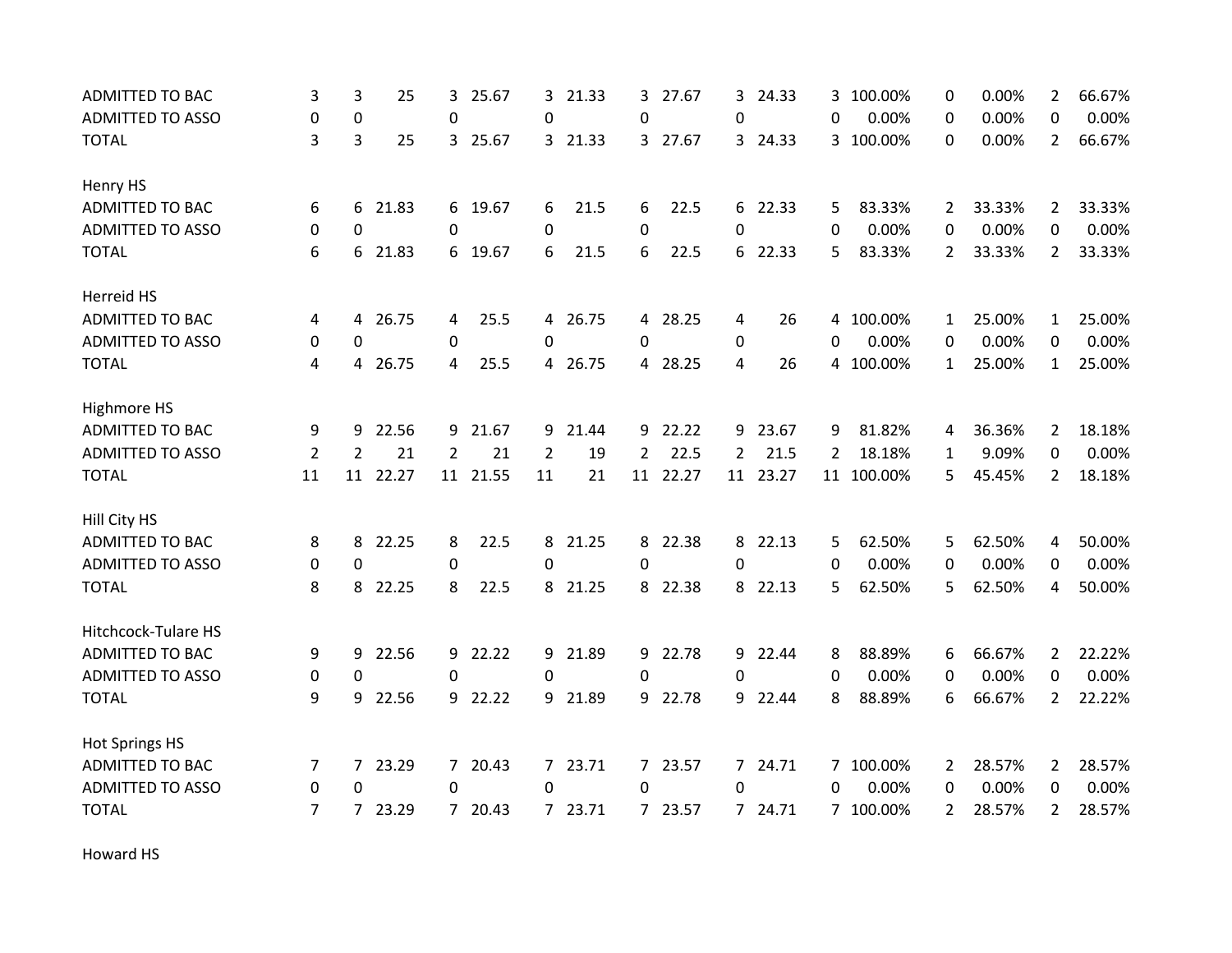| <b>ADMITTED TO BAC</b>  | 10             | 10             | 23.2  | 10          | 22.5     | 10       | 23.5     | 10          | 23.7     | 10          | 22.8     | 8           | 80.00%    | 5              | 50.00% | $\mathbf{1}$   | 10.00% |
|-------------------------|----------------|----------------|-------|-------------|----------|----------|----------|-------------|----------|-------------|----------|-------------|-----------|----------------|--------|----------------|--------|
| <b>ADMITTED TO ASSO</b> | $\mathbf 0$    | $\mathbf 0$    |       | $\mathbf 0$ |          | 0        |          | $\mathbf 0$ |          | $\mathbf 0$ |          | 0           | 0.00%     | 0              | 0.00%  | 0              | 0.00%  |
| <b>TOTAL</b>            | 10             | 10             | 23.2  | 10          | 22.5     | 10       | 23.5     | 10          | 23.7     | 10          | 22.8     | 8           | 80.00%    | 5              | 50.00% | $\mathbf{1}$   | 10.00% |
| Hurley HS               |                |                |       |             |          |          |          |             |          |             |          |             |           |                |        |                |        |
| <b>ADMITTED TO BAC</b>  | 3              | 3              | 22    |             | 3 21.33  | 3        | 22.67    |             | 3 23.33  | 3           | 21       | 2           | 66.67%    | $\overline{2}$ | 66.67% | $\overline{2}$ | 66.67% |
| <b>ADMITTED TO ASSO</b> | 0              | 0              |       | $\Omega$    |          | $\Omega$ |          | 0           |          | 0           |          | $\Omega$    | 0.00%     | 0              | 0.00%  | 0              | 0.00%  |
| <b>TOTAL</b>            | 3              | 3              | 22    | 3           | 21.33    | 3        | 22.67    |             | 3 23.33  | 3           | 21       | 2           | 66.67%    | $\overline{2}$ | 66.67% | $\overline{2}$ | 66.67% |
| Huron Senior HS         |                |                |       |             |          |          |          |             |          |             |          |             |           |                |        |                |        |
| <b>ADMITTED TO BAC</b>  | 61             | 61             | 23.2  |             | 61 22.54 |          | 61 22.08 |             | 61 24.03 |             | 61 23.49 | 55          | 90.16%    | 36             | 59.02% | 28             | 45.90% |
| <b>ADMITTED TO ASSO</b> | $\mathbf 0$    | $\overline{0}$ |       | $\mathbf 0$ |          | $\Omega$ |          | $\mathbf 0$ |          | $\mathbf 0$ |          | $\mathbf 0$ | 0.00%     | $\mathbf 0$    | 0.00%  | $\mathbf 0$    | 0.00%  |
| <b>TOTAL</b>            | 61             | 61             | 23.2  | 61          | 22.54    |          | 61 22.08 |             | 61 24.03 |             | 61 23.49 | 55          | 90.16%    | 36             | 59.02% | 28             | 45.90% |
| Indian Voca HS          |                |                |       |             |          |          |          |             |          |             |          |             |           |                |        |                |        |
| <b>ADMITTED TO BAC</b>  | 8              | 8              | 17    | 8           | 15.88    | 8        | 19.25    | 8           | 17.5     | 8           | 14.88    | 8           | 100.00%   | 0              | 0.00%  | 0              | 0.00%  |
| <b>ADMITTED TO ASSO</b> | 0              | $\mathbf 0$    |       | 0           |          | $\Omega$ |          | 0           |          | 0           |          | 0           | 0.00%     | 0              | 0.00%  | 0              | 0.00%  |
| <b>TOTAL</b>            | 8              | 8              | 17    |             | 8 15.88  | 8        | 19.25    | 8           | 17.5     |             | 8 14.88  | 8           | 100.00%   | $\Omega$       | 0.00%  | 0              | 0.00%  |
| Ipswich HS              |                |                |       |             |          |          |          |             |          |             |          |             |           |                |        |                |        |
| <b>ADMITTED TO BAC</b>  | 9              | 9              | 21.67 | 9           | 21.11    | 9        | 22.67    | 9           | 21       | 9           | 21.67    | 9           | 100.00%   | 3              | 33.33% | $\overline{2}$ | 22.22% |
| <b>ADMITTED TO ASSO</b> | 0              | 0              |       | 0           |          | 0        |          | 0           |          | 0           |          | 0           | 0.00%     | 0              | 0.00%  | 0              | 0.00%  |
| <b>TOTAL</b>            | 9              | 9              | 21.67 |             | 9 21.11  | 9        | 22.67    | 9           | 21       | 9           | 21.67    |             | 9 100.00% | 3              | 33.33% | $\overline{2}$ | 22.22% |
| Irene-Wakonda HS        |                |                |       |             |          |          |          |             |          |             |          |             |           |                |        |                |        |
| <b>ADMITTED TO BAC</b>  | 17             | 17             | 23.29 | 17          | 23.24    | 17       | 23.06    | 17          | 23.24    | 17          | 23       | 12          | 63.16%    | 8              | 42.11% | 7              | 36.84% |
| <b>ADMITTED TO ASSO</b> | $\overline{2}$ | $\overline{2}$ | 20    | 2           | 19.5     | 2        | 20       | 2           | 21       | 2           | 19.5     | 1           | 5.26%     | 0              | 0.00%  | 0              | 0.00%  |
| <b>TOTAL</b>            | 19             | 19             | 22.95 | 19          | 22.84    | 19       | 22.74    | 19          | 23       | 19          | 22.63    | 13          | 68.42%    | 8              | 42.11% | 7              | 36.84% |
| <b>Iroquois HS</b>      |                |                |       |             |          |          |          |             |          |             |          |             |           |                |        |                |        |
| <b>ADMITTED TO BAC</b>  | 6              | 6              | 23.17 | 6           | 22.5     | 6        | 21.33    | 6           | 25       | 6           | 23       | 5           | 83.33%    | 3              | 50.00% | $\overline{2}$ | 33.33% |
| <b>ADMITTED TO ASSO</b> | 0              | 0              |       | 0           |          | $\Omega$ |          | 0           |          | 0           |          | 0           | 0.00%     | 0              | 0.00%  | 0              | 0.00%  |
| <b>TOTAL</b>            | 6              | 6              | 23.17 | 6           | 22.5     | 6        | 21.33    | 6           | 25       | 6           | 23       | 5           | 83.33%    | 3              | 50.00% | $\overline{2}$ | 33.33% |

J Valley Christ HS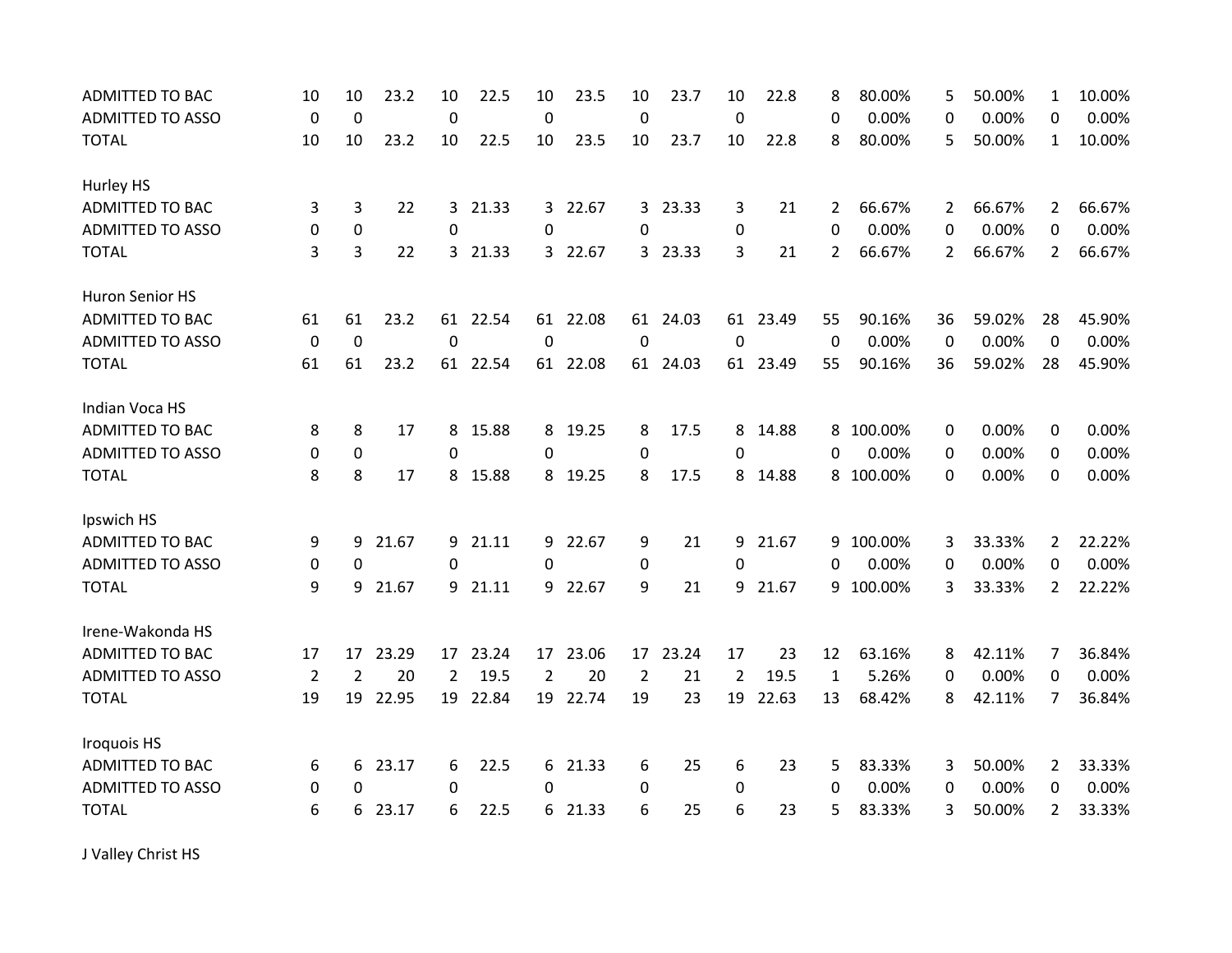| ADMITTED TO BAC         | 4            | 4            | 24.75    | 4            | 23.5     | 4            | 26.75    | 4            | 22.75    | 4            | 24.5     | 3             | 75.00%    | 3            | 75.00%    | 2              | 50.00%    |
|-------------------------|--------------|--------------|----------|--------------|----------|--------------|----------|--------------|----------|--------------|----------|---------------|-----------|--------------|-----------|----------------|-----------|
| <b>ADMITTED TO ASSO</b> | 0            | 0            |          | $\mathbf 0$  |          | 0            |          | 0            |          | 0            |          | 0             | 0.00%     | 0            | 0.00%     | 0              | 0.00%     |
| <b>TOTAL</b>            | 4            | 4            | 24.75    | 4            | 23.5     |              | 4 26.75  |              | 4 22.75  | 4            | 24.5     | 3             | 75.00%    | 3.           | 75.00%    | 2              | 50.00%    |
| Jones Co. HS            |              |              |          |              |          |              |          |              |          |              |          |               |           |              |           |                |           |
| <b>ADMITTED TO BAC</b>  | 7            |              | 7 22.43  |              | 7 21.57  |              | 7 21.43  |              | 7 24.86  |              | 7 21.86  | 6             | 85.71%    | 5.           | 71.43%    | $\overline{2}$ | 28.57%    |
| <b>ADMITTED TO ASSO</b> | 0            | 0            |          | 0            |          | 0            |          | 0            |          | 0            |          | 0             | 0.00%     | 0            | 0.00%     | 0              | 0.00%     |
| <b>TOTAL</b>            | 7            | $7^{\circ}$  | 22.43    |              | 7 21.57  | $7^{\circ}$  | 21.43    |              | 7 24.86  |              | 7 21.86  | 6             | 85.71%    | 5.           | 71.43%    | $\overline{2}$ | 28.57%    |
| Kadoka HS               |              |              |          |              |          |              |          |              |          |              |          |               |           |              |           |                |           |
| <b>ADMITTED TO BAC</b>  | 5            | 5            | 24       | 5            | 22.6     | 5.           | 23.2     | 5            | 26       | 5            | 24.4     | 3             | 60.00%    | $\mathbf{1}$ | 20.00%    | 0              | 0.00%     |
| <b>ADMITTED TO ASSO</b> | 0            | 0            |          | $\pmb{0}$    |          | 0            |          | 0            |          | 0            |          | 0             | 0.00%     | $\mathbf{0}$ | 0.00%     | $\Omega$       | 0.00%     |
| <b>TOTAL</b>            | 5            | 5            | 24       | 5            | 22.6     | 5            | 23.2     | 5            | 26       | 5            | 24.4     | 3             | 60.00%    | 1            | 20.00%    | 0              | 0.00%     |
| Kimball HS              |              |              |          |              |          |              |          |              |          |              |          |               |           |              |           |                |           |
| <b>ADMITTED TO BAC</b>  | 8            | 8            | 24.25    | 8            | 22.25    | 8            | 24.38    | 8            | 24.88    | 8            | 24.63    | 8             | 100.00%   | 5.           | 62.50%    | 3              | 37.50%    |
| <b>ADMITTED TO ASSO</b> | 0            | 0            |          | 0            |          | 0            |          | 0            |          | 0            |          | 0             | 0.00%     | 0            | 0.00%     | $\Omega$       | 0.00%     |
| <b>TOTAL</b>            | 8            | 8            | 24.25    |              | 8 22.25  | 8            | 24.38    |              | 8 24.88  |              | 8 24.63  |               | 8 100.00% | 5            | 62.50%    | 3              | 37.50%    |
| Lake Preston HS         |              |              |          |              |          |              |          |              |          |              |          |               |           |              |           |                |           |
| <b>ADMITTED TO BAC</b>  | 8            | 8            | 24.38    | 8            | 23.75    | 8            | 25.75    |              | 8 24.13  |              | 8 23.63  | 7             | 87.50%    | 0            | 0.00%     | $\overline{2}$ | 25.00%    |
| <b>ADMITTED TO ASSO</b> | 0            | 0            |          | 0            |          | 0            |          | 0            |          | 0            |          | 0             | 0.00%     | 0            | 0.00%     | 0              | 0.00%     |
| <b>TOTAL</b>            | 8            | 8            | 24.38    |              | 8 23.75  | 8            | 25.75    |              | 8 24.13  |              | 8 23.63  | $\mathcal{I}$ | 87.50%    | 0            | 0.00%     | $\overline{2}$ | 25.00%    |
| Langford HS             |              |              |          |              |          |              |          |              |          |              |          |               |           |              |           |                |           |
| ADMITTED TO BAC         | 5            | 5            | 26.6     | 5            | 25.8     | 5            | 26       | 5            | 26.8     | 5            | 26.4     |               | 5 100.00% |              | 5 100.00% |                | 5 100.00% |
| <b>ADMITTED TO ASSO</b> | 0            | 0            |          | 0            |          | 0            |          | 0            |          | 0            |          | 0             | 0.00%     | 0            | 0.00%     | 0              | 0.00%     |
| <b>TOTAL</b>            | 5            | 5            | 26.6     | 5            | 25.8     | 5            | 26       | 5            | 26.8     | 5            | 26.4     |               | 5 100.00% |              | 5 100.00% |                | 5 100.00% |
| Lead HS                 |              |              |          |              |          |              |          |              |          |              |          |               |           |              |           |                |           |
| <b>ADMITTED TO BAC</b>  | 13           | 13           | 22       |              | 13 19.62 |              | 13 22.15 |              | 13 23.92 | 13           | 22       | 10            | 71.43%    | 4            | 28.57%    | 4              | 28.57%    |
| <b>ADMITTED TO ASSO</b> | $\mathbf{1}$ | $\mathbf{1}$ |          | $\mathbf{1}$ |          | $\mathbf{1}$ |          | $\mathbf{1}$ |          | $\mathbf{1}$ |          | 0             | 0.00%     | 0            | 0.00%     | 0              | 0.00%     |
| <b>TOTAL</b>            | 14           |              | 14 21.93 |              | 14 19.64 |              | 14 21.93 | 14           | 24       |              | 14 21.86 | 10            | 71.43%    | 4            | 28.57%    | 4              | 28.57%    |

Lemmon HS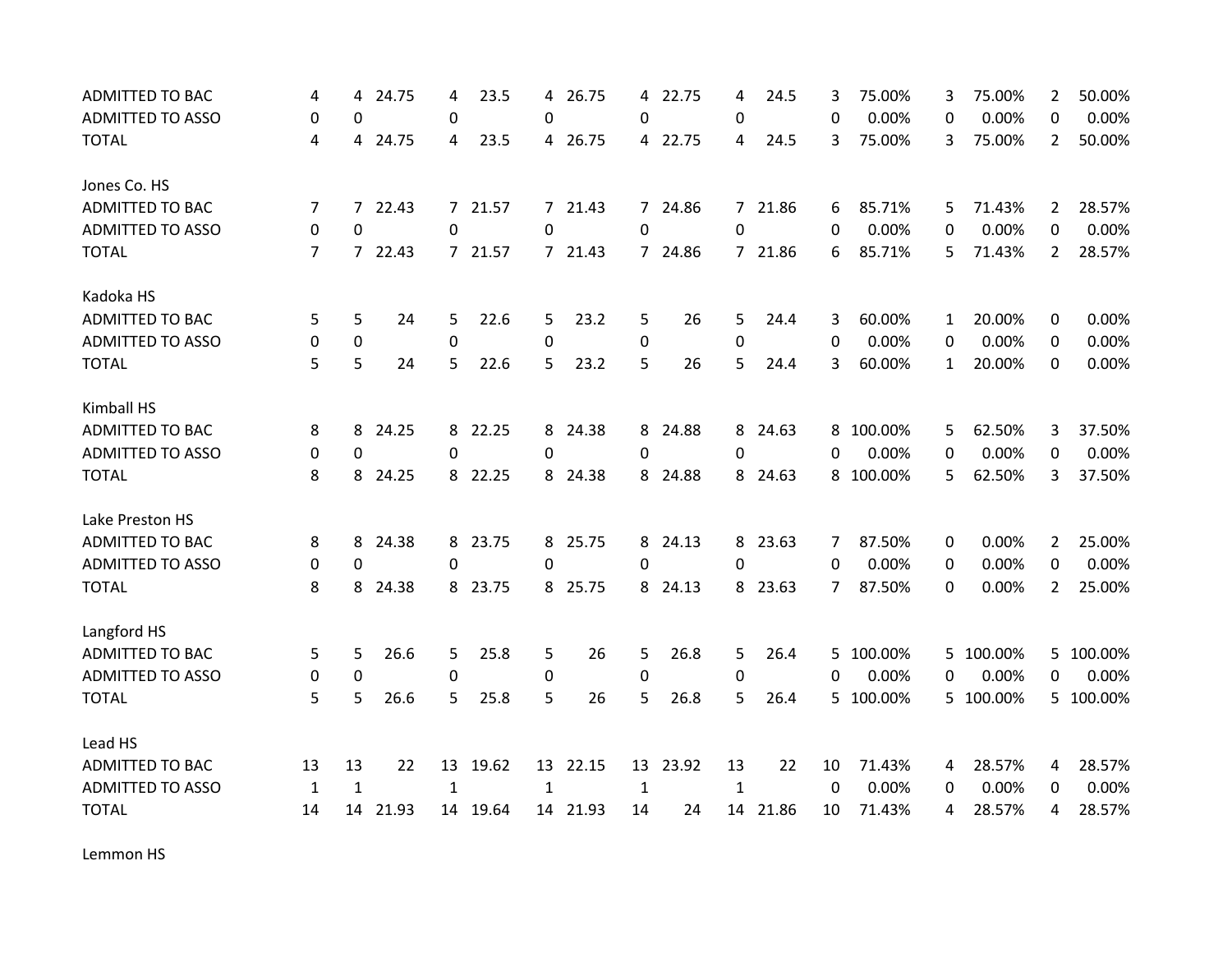| <b>ADMITTED TO BAC</b>   | 8           | 8            | 23.25    | 8            | 21.75    | 8            | 22.5     | 8           | 25.38    | 8            | 22.88    | 8        | 88.89% | 5            | 55.56% | 4            | 44.44% |
|--------------------------|-------------|--------------|----------|--------------|----------|--------------|----------|-------------|----------|--------------|----------|----------|--------|--------------|--------|--------------|--------|
| <b>ADMITTED TO ASSO</b>  | 1           | 1            |          | 1            |          | 1            |          | 1           |          | 1            |          | 0        | 0.00%  | 1            | 11.11% | 0            | 0.00%  |
| <b>TOTAL</b>             | 9           | 9            | 23.44    | 9            | 22       | 9            | 22.22    | 9           | 26       | 9            | 22.89    | 8        | 88.89% | 6            | 66.67% | 4            | 44.44% |
| Lennox HS                |             |              |          |              |          |              |          |             |          |              |          |          |        |              |        |              |        |
| <b>ADMITTED TO BAC</b>   | 18          | 18           | 22       |              | 18 22.33 |              | 18 21.72 |             | 18 21.28 |              | 18 22.22 | 17       | 94.44% | 10           | 55.56% | 6            | 33.33% |
| <b>ADMITTED TO ASSO</b>  | 0           | 0            |          | $\mathbf 0$  |          | $\Omega$     |          | $\mathbf 0$ |          | $\Omega$     |          | $\Omega$ | 0.00%  | 0            | 0.00%  | $\Omega$     | 0.00%  |
| <b>TOTAL</b>             | 18          | 18           | 22       | 18           | 22.33    | 18           | 21.72    | 18          | 21.28    | 18           | 22.22    | 17       | 94.44% | 10           | 55.56% | 6            | 33.33% |
| Leola HS                 |             |              |          |              |          |              |          |             |          |              |          |          |        |              |        |              |        |
| <b>ADMITTED TO BAC</b>   | 6           |              | 6 22.67  | 6            | 23.5     | 6            | 18.5     | 6           | 25       | 6            | 22.5     | 5        | 83.33% | 0            | 0.00%  | 0            | 0.00%  |
| <b>ADMITTED TO ASSO</b>  | 0           | $\Omega$     |          | 0            |          | 0            |          | 0           |          | 0            |          | 0        | 0.00%  | 0            | 0.00%  | $\Omega$     | 0.00%  |
| <b>TOTAL</b>             | 6           | 6            | 22.67    | 6            | 23.5     | 6            | 18.5     | 6           | 25       | 6            | 22.5     | 5        | 83.33% | $\Omega$     | 0.00%  | 0            | 0.00%  |
| Lincoln HS, SF           |             |              |          |              |          |              |          |             |          |              |          |          |        |              |        |              |        |
| <b>ADMITTED TO BAC</b>   | 94          | 93           | 23.87    | 93           | 23.42    | 93           | 23.57    | 93          | 24.25    | 93           | 23.63    | 89       | 91.75% | 26           | 26.80% | 20           | 20.62% |
| <b>ADMITTED TO ASSO</b>  | 3           | 3            | 21.67    | 3            | 22       | 3            | 19       | 3           | 23       | 3            | 20.67    | 3        | 3.09%  | $\mathbf{1}$ | 1.03%  | $\mathbf{1}$ | 1.03%  |
| <b>TOTAL</b>             | 97          | 96           | 23.8     |              | 96 23.38 |              | 96 23.43 |             | 96 24.21 |              | 96 23.54 | 92       | 94.85% | 27           | 27.84% | 21           | 21.65% |
| Lyman HS                 |             |              |          |              |          |              |          |             |          |              |          |          |        |              |        |              |        |
| ADMITTED TO BAC          | 17          | 17           | 24.12    | 17           | 23.53    | 17           | 23.18    | 17          | 25.12    | 17           | 23.88    | 15       | 88.24% | 12           | 70.59% | 10           | 58.82% |
| <b>ADMITTED TO ASSO</b>  | 0           | 0            |          | 0            |          | 0            |          | 0           |          | 0            |          | $\Omega$ | 0.00%  | $\Omega$     | 0.00%  | $\Omega$     | 0.00%  |
| <b>TOTAL</b>             | 17          |              | 17 24.12 |              | 17 23.53 |              | 17 23.18 |             | 17 25.12 |              | 17 23.88 | 15       | 88.24% | 12           | 70.59% | 10           | 58.82% |
| <b>Madison HS</b>        |             |              |          |              |          |              |          |             |          |              |          |          |        |              |        |              |        |
| ADMITTED TO BAC          | 31          | 31           | 24.39    |              | 31 24.52 |              | 31 23.52 |             | 31 25.16 |              | 31 23.68 | 28       | 87.50% | 18           | 56.25% | 16           | 50.00% |
| <b>ADMITTED TO ASSO</b>  | 1           | $\mathbf{1}$ |          | $\mathbf{1}$ |          | $\mathbf{1}$ |          | 1           |          | $\mathbf{1}$ |          | $\Omega$ | 0.00%  | 0            | 0.00%  | 0            | 0.00%  |
| <b>TOTAL</b>             | 32          | 32           | 24.13    |              | 32 24.25 |              | 32 23.22 |             | 32 24.88 |              | 32 23.47 | 28       | 87.50% | 18           | 56.25% | 16           | 50.00% |
| <b>McCook Central HS</b> |             |              |          |              |          |              |          |             |          |              |          |          |        |              |        |              |        |
| <b>ADMITTED TO BAC</b>   | 10          | 10           | 22.1     | 10           | 22       | 10           | 21.6     | 10          | 21.9     | 10           | 22.2     | 8        | 80.00% | 5            | 50.00% | 3            | 30.00% |
| <b>ADMITTED TO ASSO</b>  | $\mathbf 0$ | 0            |          | $\mathbf 0$  |          | $\mathbf 0$  |          | 0           |          | 0            |          | 0        | 0.00%  | 0            | 0.00%  | 0            | 0.00%  |
| <b>TOTAL</b>             | 10          | 10           | 22.1     | 10           | 22       | 10           | 21.6     | 10          | 21.9     | 10           | 22.2     | 8        | 80.00% | 5            | 50.00% | 3            | 30.00% |

Menno HS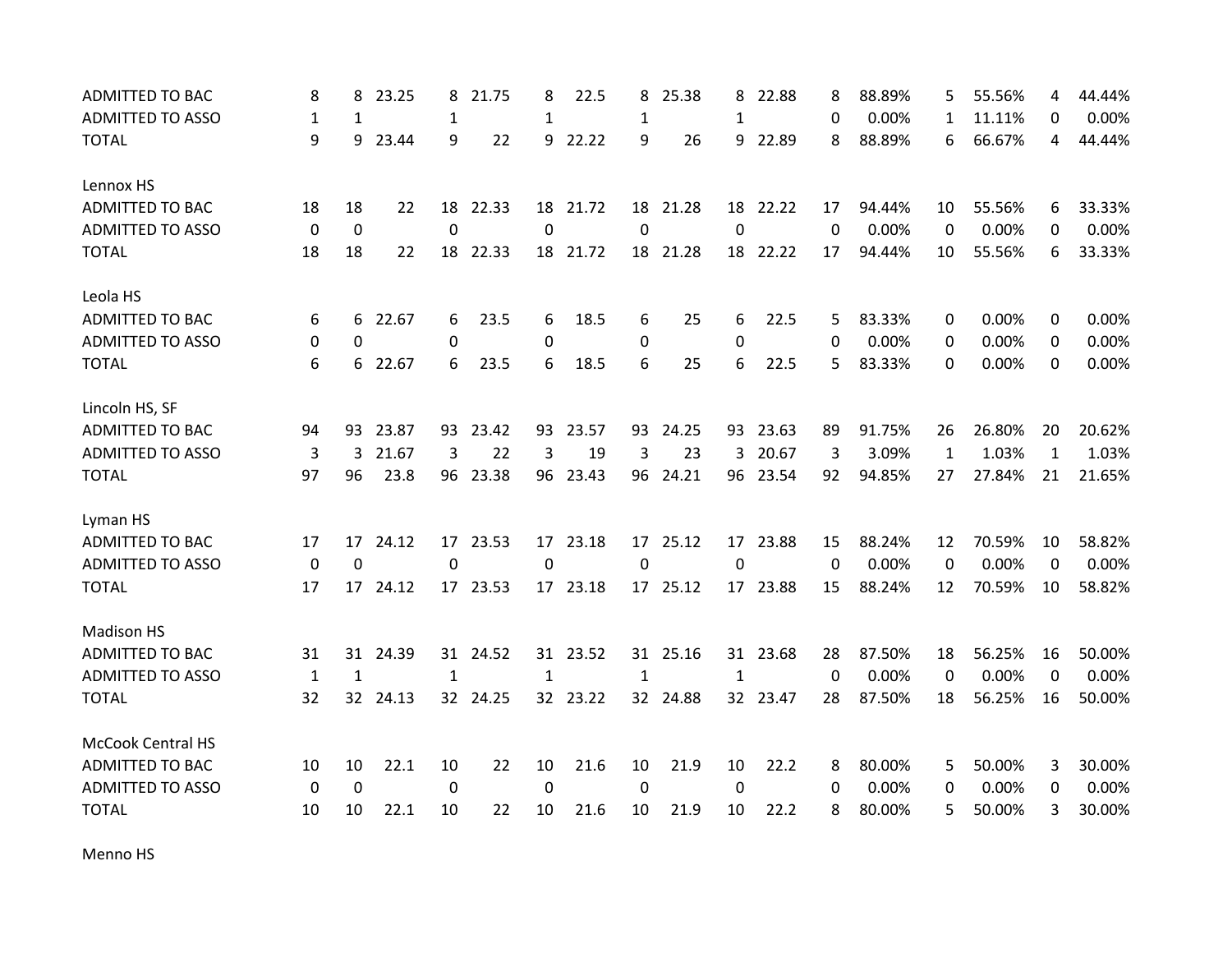| ADMITTED TO BAC         | 5              | 5              | 22.6     | 5                | 23       | 5              | 21.6     | 5              | 22.2     | 5              | 23       | 5  | 71.43%    | 3            | 42.86% | $\overline{2}$ | 28.57% |
|-------------------------|----------------|----------------|----------|------------------|----------|----------------|----------|----------------|----------|----------------|----------|----|-----------|--------------|--------|----------------|--------|
| <b>ADMITTED TO ASSO</b> | 2              | 2              | 23.5     | 2                | 22       | 2              | 24       | $\overline{2}$ | 24       | $\overline{2}$ | 22       | 2  | 28.57%    | 1            | 14.29% | $\mathbf{1}$   | 14.29% |
| <b>TOTAL</b>            | $\overline{7}$ | $\overline{7}$ | 22.86    |                  | 7 22.71  | $\overline{7}$ | 22.29    |                | 7 22.71  |                | 7 22.71  |    | 7 100.00% | 4            | 57.14% | 3              | 42.86% |
| Milbank HS              |                |                |          |                  |          |                |          |                |          |                |          |    |           |              |        |                |        |
| <b>ADMITTED TO BAC</b>  | 16             | 16             | 24.75    |                  | 16 23.63 |                | 16 24.81 |                | 16 25.19 | 16             | 24.5     | 14 | 82.35%    | 12           | 70.59% | 9              | 52.94% |
| <b>ADMITTED TO ASSO</b> | $\mathbf{1}$   | $\mathbf{1}$   |          | $\mathbf{1}$     |          | $\mathbf{1}$   |          | $\mathbf{1}$   |          | $\mathbf{1}$   |          | 1  | 5.88%     | $\mathbf{1}$ | 5.88%  | 1              | 5.88%  |
| <b>TOTAL</b>            | 17             | 17             | 24.82    |                  | 17 23.76 |                | 17 24.82 |                | 17 25.29 |                | 17 24.59 | 15 | 88.24%    | 13           | 76.47% | 10             | 58.82% |
| Miller HS               |                |                |          |                  |          |                |          |                |          |                |          |    |           |              |        |                |        |
| <b>ADMITTED TO BAC</b>  | 11             | 11             | 25.09    |                  | 11 24.55 |                | 11 25.45 |                | 11 25.64 |                | 11 24.27 | 9  | 75.00%    | 9            | 75.00% | 7              | 58.33% |
| <b>ADMITTED TO ASSO</b> | $\mathbf{1}$   | $\mathbf{1}$   |          | $\mathbf{1}$     |          | $\mathbf{1}$   |          | $\mathbf 1$    |          | $\mathbf{1}$   |          | 1  | 8.33%     | $\mathbf{1}$ | 8.33%  | 0              | 0.00%  |
| <b>TOTAL</b>            | 12             |                | 12 24.67 |                  | 12 24.17 |                | 12 25.08 |                | 12 24.83 | 12             | 24       | 10 | 83.33%    | 10           | 83.33% | 7              | 58.33% |
| Mitchell HS             |                |                |          |                  |          |                |          |                |          |                |          |    |           |              |        |                |        |
| <b>ADMITTED TO BAC</b>  | 47             | 47             | 23.94    |                  | 47 22.72 | 47             | 24       | 47             | 23.96    | 47             | 24.36    | 43 | 86.00%    | 24           | 48.00% | 14             | 28.00% |
| <b>ADMITTED TO ASSO</b> | 3              | 3              | 21.33    | 3                | 20.67    | 3              | 23.67    | 3              | 19.67    | 3              | 21       | 3  | 6.00%     | 1            | 2.00%  | 0              | 0.00%  |
| <b>TOTAL</b>            | 50             |                | 50 23.78 | 50               | 22.6     |                | 50 23.98 | 50             | 23.7     |                | 50 24.16 | 46 | 92.00%    | 25           | 50.00% | 14             | 28.00% |
| Mobridge HS             |                |                |          |                  |          |                |          |                |          |                |          |    |           |              |        |                |        |
| <b>ADMITTED TO BAC</b>  | 9              | 9              | 23.56    |                  | 9 22.44  | 9              | 22       | 9              | 25.56    | 9              | 23.67    |    | 9 100.00% | 6            | 66.67% | 5              | 55.56% |
| <b>ADMITTED TO ASSO</b> | 0              | 0              |          | 0                |          | 0              |          | $\Omega$       |          | 0              |          | 0  | 0.00%     | 0            | 0.00%  | 0              | 0.00%  |
| <b>TOTAL</b>            | 9              | 9              | 23.56    |                  | 9 22.44  | 9              | 22       | 9              | 25.56    | 9              | 23.67    | 9  | 100.00%   | 6            | 66.67% | 5              | 55.56% |
| Montrose HS             |                |                |          |                  |          |                |          |                |          |                |          |    |           |              |        |                |        |
| <b>ADMITTED TO BAC</b>  | 5              | 5              | 24       | 5                | 20.8     | 5              | 24.4     | 5              | 25       | 5              | 25.8     | 3  | 60.00%    | 2            | 40.00% | $\overline{2}$ | 40.00% |
| <b>ADMITTED TO ASSO</b> | 0              | 0              |          | $\boldsymbol{0}$ |          | 0              |          | 0              |          | 0              |          | 0  | 0.00%     | 0            | 0.00%  | 0              | 0.00%  |
| <b>TOTAL</b>            | 5              | 5              | 24       | 5                | 20.8     | 5              | 24.4     | 5              | 25       | 5              | 25.8     | 3  | 60.00%    | 2            | 40.00% | $\overline{2}$ | 40.00% |
| Mt. Vernon HS           |                |                |          |                  |          |                |          |                |          |                |          |    |           |              |        |                |        |
| ADMITTED TO BAC         | 8              | 8              | 23       | 8                | 22.38    | 8              | 22       | 8              | 24.75    | 8              | 22.75    | 7  | 87.50%    | 2            | 25.00% | 3              | 37.50% |
| <b>ADMITTED TO ASSO</b> | 0              | 0              |          | 0                |          | 0              |          | $\Omega$       |          | 0              |          | 0  | 0.00%     | 0            | 0.00%  | 0              | 0.00%  |
| <b>TOTAL</b>            | 8              | 8              | 23       | 8                | 22.38    | 8              | 22       | 8              | 24.75    |                | 8 22.75  | 7  | 87.50%    | 2            | 25.00% | 3              | 37.50% |

New Underwood Sch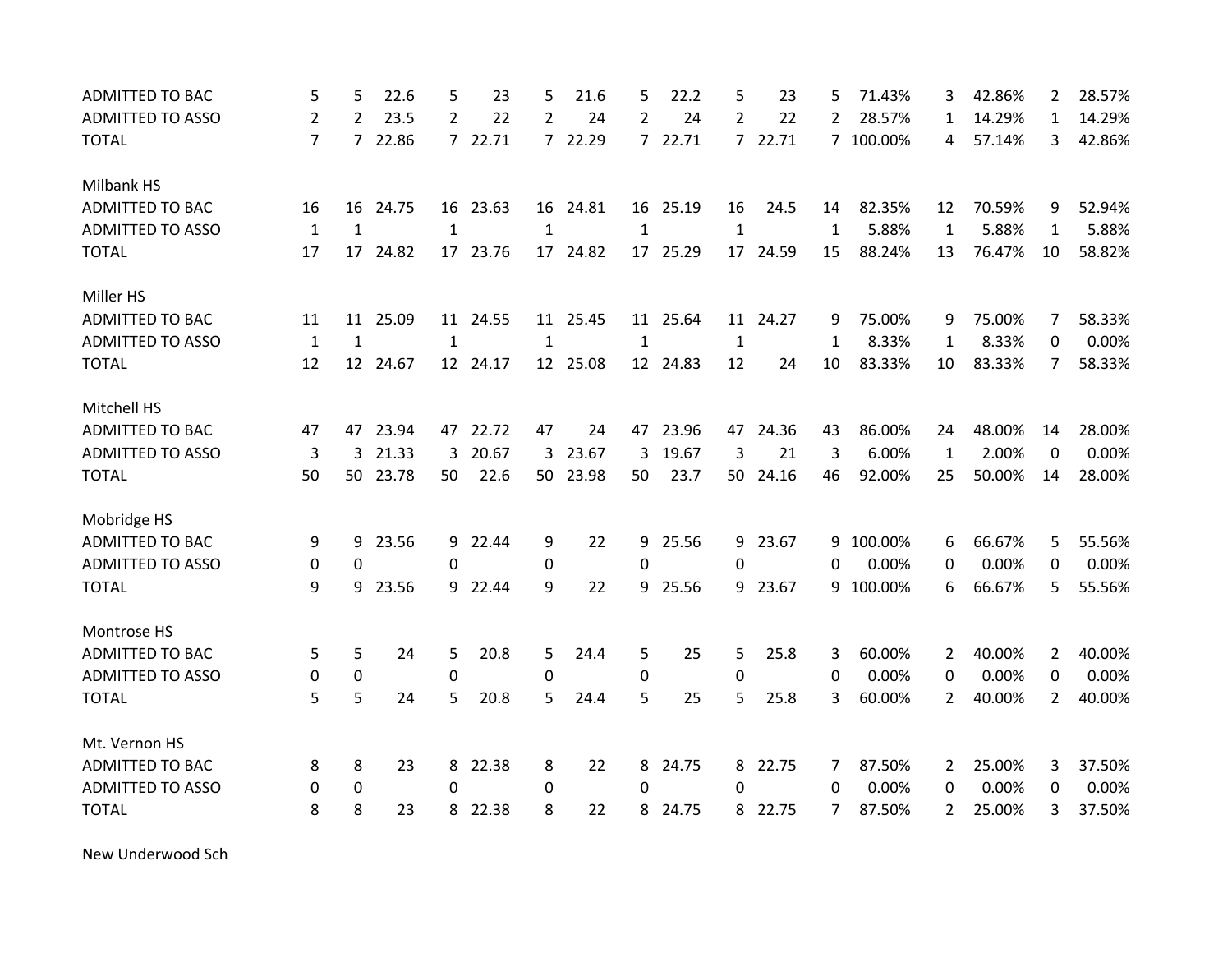| <b>ADMITTED TO BAC</b>  | 7              | $\overline{7}$ | 22.14    |              | 7 22.43  | $\mathcal{I}$ | 21.14    |              | 7 23.71  |                | 7 21.29  | 6  | 85.71%    | 5  | 71.43% | 3        | 42.86% |
|-------------------------|----------------|----------------|----------|--------------|----------|---------------|----------|--------------|----------|----------------|----------|----|-----------|----|--------|----------|--------|
| <b>ADMITTED TO ASSO</b> | 0              | $\Omega$       |          | $\Omega$     |          | $\Omega$      |          | 0            |          | 0              |          | 0  | 0.00%     | 0  | 0.00%  | 0        | 0.00%  |
| <b>TOTAL</b>            | $\overline{7}$ |                | 7 22.14  |              | 7 22.43  |               | 7 21.14  |              | 7 23.71  |                | 7 21.29  | 6  | 85.71%    | 5  | 71.43% | 3        | 42.86% |
| <b>Newell HS</b>        |                |                |          |              |          |               |          |              |          |                |          |    |           |    |        |          |        |
| <b>ADMITTED TO BAC</b>  | 14             | 14             | 21.21    |              | 14 19.57 |               | 14 20.36 |              | 14 22.07 |                | 14 22.29 | 7  | 50.00%    | 0  | 0.00%  | 0        | 0.00%  |
| <b>ADMITTED TO ASSO</b> | 0              | $\mathbf 0$    |          | $\mathbf{0}$ |          | $\Omega$      |          | 0            |          | $\Omega$       |          | 0  | 0.00%     | 0  | 0.00%  | $\Omega$ | 0.00%  |
| <b>TOTAL</b>            | 14             | 14             | 21.21    |              | 14 19.57 |               | 14 20.36 |              | 14 22.07 |                | 14 22.29 | 7  | 50.00%    | 0  | 0.00%  | 0        | 0.00%  |
| Northwestern HS         |                |                |          |              |          |               |          |              |          |                |          |    |           |    |        |          |        |
| ADMITTED TO BAC         | 4              |                | 4 22.75  | 4            | 21       |               | 4 22.75  |              | 4 24.25  |                | 4 21.75  |    | 4 100.00% | 0  | 0.00%  | 2        | 50.00% |
| <b>ADMITTED TO ASSO</b> | 0              | 0              |          | $\mathbf 0$  |          | $\Omega$      |          | 0            |          | 0              |          | 0  | 0.00%     | 0  | 0.00%  | 0        | 0.00%  |
| <b>TOTAL</b>            | 4              | 4              | 22.75    | 4            | 21       |               | 4 22.75  |              | 4 24.25  |                | 4 21.75  |    | 4 100.00% | 0  | 0.00%  | 2        | 50.00% |
| OGorman HS              |                |                |          |              |          |               |          |              |          |                |          |    |           |    |        |          |        |
| <b>ADMITTED TO BAC</b>  | 72             | 71             | 24.46    |              | 71 24.96 | 71            | 23.04    |              | 71 25.51 |                | 71 23.58 | 63 | 86.30%    | 37 | 50.68% | 28       | 38.36% |
| <b>ADMITTED TO ASSO</b> | $\mathbf{1}$   | $\mathbf{1}$   |          | $\mathbf{1}$ |          | $\mathbf{1}$  |          | $\mathbf{1}$ |          | 1              |          | 1  | 1.37%     | 1  | 1.37%  | 1        | 1.37%  |
| <b>TOTAL</b>            | 73             |                | 72 24.53 |              | 72 24.96 | 72            | 23.1     |              | 72 25.58 |                | 72 23.68 | 64 | 87.67%    | 38 | 52.05% | 29       | 39.73% |
| Oldham-Ramona HS        |                |                |          |              |          |               |          |              |          |                |          |    |           |    |        |          |        |
| <b>ADMITTED TO BAC</b>  | 4              | 4              | 23.25    |              | 4 23.75  | 4             | 21       |              | 4 25.25  |                | 4 22.75  | 3  | 75.00%    | 0  | 0.00%  | 0        | 0.00%  |
| <b>ADMITTED TO ASSO</b> | 0              | $\Omega$       |          | 0            |          | 0             |          | 0            |          | 0              |          | 0  | 0.00%     | 0  | 0.00%  | $\Omega$ | 0.00%  |
| <b>TOTAL</b>            | 4              |                | 4 23.25  |              | 4 23.75  | 4             | 21       |              | 4 25.25  |                | 4 22.75  | 3  | 75.00%    | 0  | 0.00%  | 0        | 0.00%  |
| Parker HS               |                |                |          |              |          |               |          |              |          |                |          |    |           |    |        |          |        |
| <b>ADMITTED TO BAC</b>  | 8              | 8              | 24.5     | 8            | 25.38    | 8             | 24.75    | 8            | 22.88    | 8              | 24       | 8  | 80.00%    | 5  | 50.00% | 5        | 50.00% |
| <b>ADMITTED TO ASSO</b> | 2              | $\overline{2}$ | 21       | 2            | 19.5     | 2             | 18.5     | 2            | 23.5     | $\overline{2}$ | 21.5     | 2  | 20.00%    | 0  | 0.00%  | $\Omega$ | 0.00%  |
| <b>TOTAL</b>            | 10             | 10             | 23.8     | 10           | 24.2     | 10            | 23.5     | 10           | 23       | 10             | 23.5     | 10 | 100.00%   | 5  | 50.00% | 5        | 50.00% |
| Parkston HS             |                |                |          |              |          |               |          |              |          |                |          |    |           |    |        |          |        |
| <b>ADMITTED TO BAC</b>  | 17             | 17             | 24.65    |              | 17 24.06 |               | 17 25.59 |              | 17 24.47 | 17             | 24       | 15 | 88.24%    | 13 | 76.47% | 12       | 70.59% |
| <b>ADMITTED TO ASSO</b> | $\mathbf 0$    | 0              |          | 0            |          | 0             |          | 0            |          | $\mathbf 0$    |          | 0  | 0.00%     | 0  | 0.00%  | 0        | 0.00%  |
| <b>TOTAL</b>            | 17             | 17             | 24.65    |              | 17 24.06 |               | 17 25.59 |              | 17 24.47 | 17             | 24       | 15 | 88.24%    | 13 | 76.47% | 12       | 70.59% |

Philip HS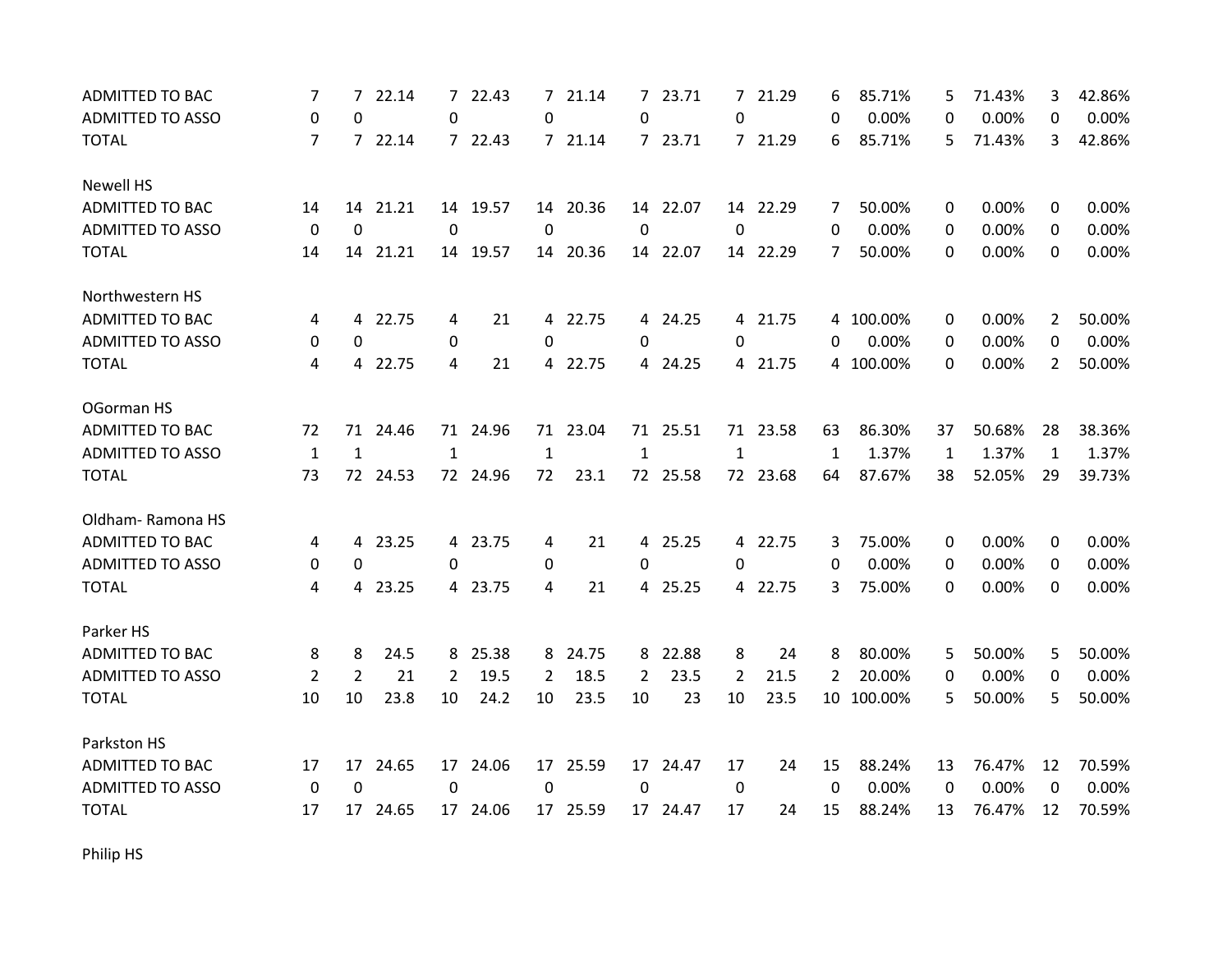| <b>ADMITTED TO BAC</b>  | 10             | 10              | 24.1      | 10           | 23.3      | 10          | 25.2      | 10             | 24.2     | 10           | 23.3     | 9           | 90.00%    | 7        | 70.00% | 4        | 40.00% |
|-------------------------|----------------|-----------------|-----------|--------------|-----------|-------------|-----------|----------------|----------|--------------|----------|-------------|-----------|----------|--------|----------|--------|
| <b>ADMITTED TO ASSO</b> | $\mathbf 0$    | $\mathbf 0$     |           | $\mathbf 0$  |           | 0           |           | $\mathbf 0$    |          | 0            |          | 0           | 0.00%     | 0        | 0.00%  | 0        | 0.00%  |
| <b>TOTAL</b>            | 10             | 10              | 24.1      | 10           | 23.3      | 10          | 25.2      | 10             | 24.2     | 10           | 23.3     | 9           | 90.00%    | 7        | 70.00% | 4        | 40.00% |
| Plankinton HS           |                |                 |           |              |           |             |           |                |          |              |          |             |           |          |        |          |        |
| <b>ADMITTED TO BAC</b>  | 7              |                 | 7 23.29   |              | 7 22.43   |             | 7 22.57   | 7              | 24       |              | 7 24.29  | 6           | 85.71%    | 5        | 71.43% | 4        | 57.14% |
| <b>ADMITTED TO ASSO</b> | $\Omega$       | $\Omega$        |           | $\Omega$     |           | $\Omega$    |           | 0              |          | $\Omega$     |          | 0           | 0.00%     | $\Omega$ | 0.00%  | $\Omega$ | 0.00%  |
| <b>TOTAL</b>            | 7              | $7^{\circ}$     | 23.29     |              | 7 22.43   | 7           | 22.57     | $\overline{7}$ | 24       |              | 7 24.29  | 6           | 85.71%    | 5.       | 71.43% | 4        | 57.14% |
| Platte-Geddes HS        |                |                 |           |              |           |             |           |                |          |              |          |             |           |          |        |          |        |
| <b>ADMITTED TO BAC</b>  | 12             |                 | 12 23.75  |              | 12 23.67  |             | 12 23.08  |                | 12 23.33 |              | 12 24.17 | 11          | 91.67%    | 8        | 66.67% | 5        | 41.67% |
| <b>ADMITTED TO ASSO</b> | $\mathbf 0$    | $\overline{0}$  |           | $\mathbf 0$  |           | $\mathbf 0$ |           | $\mathbf 0$    |          | $\mathbf 0$  |          | $\mathbf 0$ | 0.00%     | $\Omega$ | 0.00%  | $\Omega$ | 0.00%  |
| <b>TOTAL</b>            | 12             | 12 <sup>7</sup> | 23.75     |              | 12 23.67  |             | 12 23.08  |                | 12 23.33 |              | 12 24.17 | 11          | 91.67%    | 8        | 66.67% | 5        | 41.67% |
| RC Christian HS         |                |                 |           |              |           |             |           |                |          |              |          |             |           |          |        |          |        |
| <b>ADMITTED TO BAC</b>  | 5              | 5               | 25        | 5            | 25.8      | 5           | 23.4      | 5              | 27.6     | 5            | 22.8     | 5.          | 100.00%   | 4        | 80.00% | 4        | 80.00% |
| <b>ADMITTED TO ASSO</b> | 0              | 0               |           | $\pmb{0}$    |           | 0           |           | 0              |          | 0            |          | 0           | 0.00%     | 0        | 0.00%  | 0        | 0.00%  |
| <b>TOTAL</b>            | 5              | 5               | 25        | 5            | 25.8      | 5           | 23.4      | 5              | 27.6     | 5            | 22.8     |             | 5 100.00% | 4        | 80.00% | 4        | 80.00% |
| Rapid City Central      |                |                 |           |              |           |             |           |                |          |              |          |             |           |          |        |          |        |
| <b>ADMITTED TO BAC</b>  | 116            | 116             | 22.31     | 116          | 21.1      | 116         | 21.61     | 116            | 23.2     | 116          | 22.72    | 108         | 92.31%    | 52       | 44.44% | 28       | 23.93% |
| <b>ADMITTED TO ASSO</b> | $\mathbf{1}$   | $\mathbf{1}$    |           | $\mathbf{1}$ |           | $\mathbf 1$ |           | 1              |          | $\mathbf{1}$ |          | 1           | 0.85%     | 0        | 0.00%  | 0        | 0.00%  |
| <b>TOTAL</b>            | 117            |                 | 117 22.29 |              | 117 21.05 |             | 117 21.61 | 117            | 23.2     | 117          | 22.7     | 109         | 93.16%    | 52       | 44.44% | 28       | 23.93% |
| Red Cloud Indian S      |                |                 |           |              |           |             |           |                |          |              |          |             |           |          |        |          |        |
| ADMITTED TO BAC         | 7              | $\overline{7}$  | 18.71     |              | 7 19.43   | 7           | 17        | 7              | 21       |              | 7 16.43  | 3           | 42.86%    | 0        | 0.00%  | $\Omega$ | 0.00%  |
| <b>ADMITTED TO ASSO</b> | 0              | 0               |           | 0            |           | 0           |           | 0              |          | 0            |          | 0           | 0.00%     | 0        | 0.00%  | 0        | 0.00%  |
| <b>TOTAL</b>            | $\overline{7}$ | $7^{\circ}$     | 18.71     |              | 7 19.43   | 7           | 17        | $\overline{7}$ | 21       |              | 7 16.43  | 3           | 42.86%    | $\Omega$ | 0.00%  | $\Omega$ | 0.00%  |
| <b>Redfield HS</b>      |                |                 |           |              |           |             |           |                |          |              |          |             |           |          |        |          |        |
| <b>ADMITTED TO BAC</b>  | 14             | 14              | 23.5      |              | 14 21.64  |             | 14 25.14  |                | 14 23.93 | 14           | 23       | 13          | 92.86%    | 7        | 50.00% | 4        | 28.57% |
| <b>ADMITTED TO ASSO</b> | 0              | 0               |           | 0            |           | 0           |           | $\Omega$       |          | 0            |          | 0           | 0.00%     | 0        | 0.00%  | 0        | 0.00%  |
| <b>TOTAL</b>            | 14             | 14              | 23.5      | 14           | 21.64     |             | 14 25.14  |                | 14 23.93 | 14           | 23       | 13          | 92.86%    | 7        | 50.00% | 4        | 28.57% |

Roncalli HS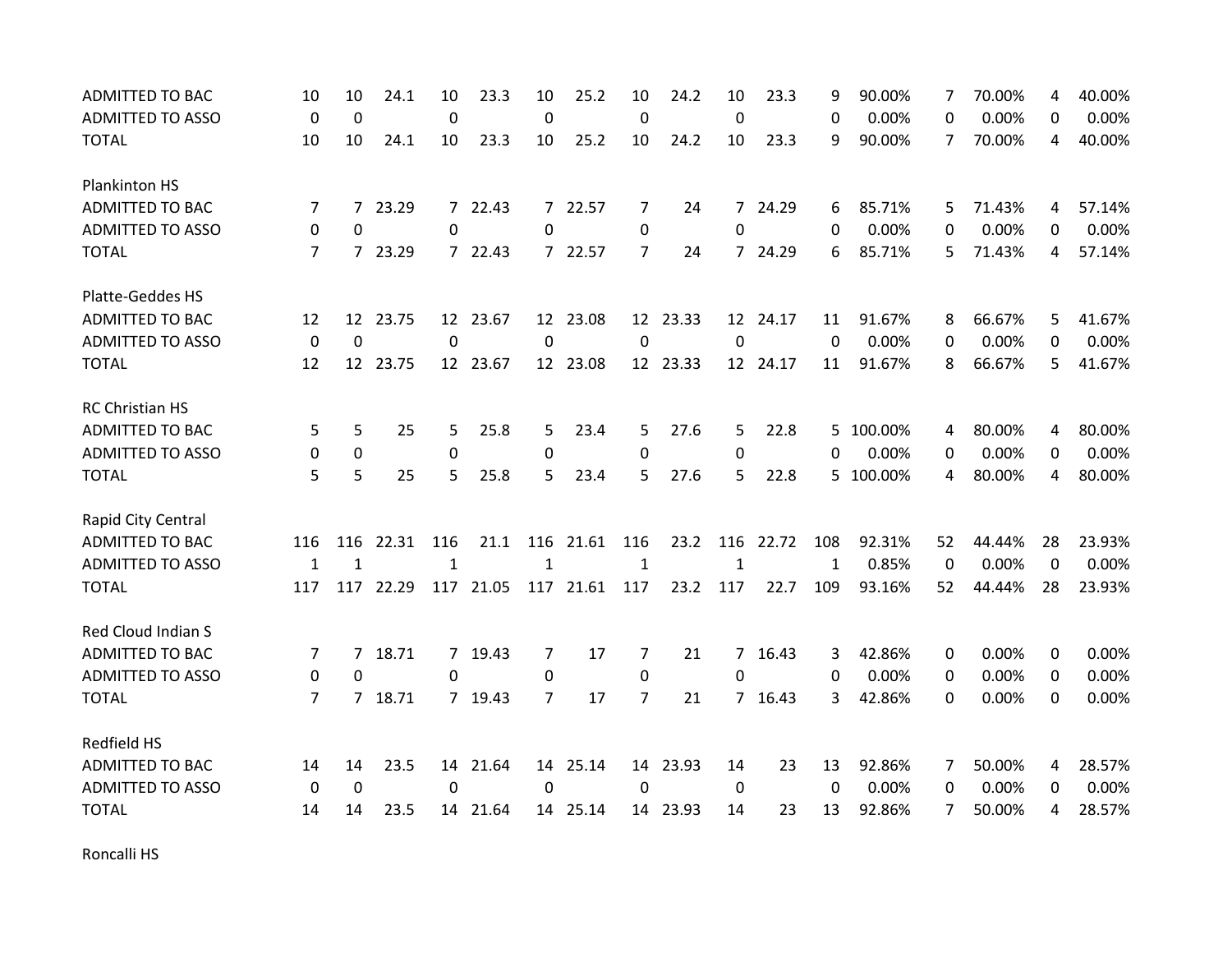| <b>ADMITTED TO BAC</b>  | 18             | 18             | 23.33 | 18          | 22.11     | 18             | 22.56     | 18             | 24.67     | 18             | 23.33     | 17           | 94.44%     | 10             | 55.56% | 6            | 33.33% |
|-------------------------|----------------|----------------|-------|-------------|-----------|----------------|-----------|----------------|-----------|----------------|-----------|--------------|------------|----------------|--------|--------------|--------|
| <b>ADMITTED TO ASSO</b> | $\mathbf 0$    | $\mathbf 0$    |       | $\mathbf 0$ |           | $\overline{0}$ |           | $\overline{0}$ |           | $\Omega$       |           | $\mathbf{0}$ | 0.00%      | $\mathbf{0}$   | 0.00%  | $\Omega$     | 0.00%  |
| <b>TOTAL</b>            | 18             | 18             | 23.33 |             | 18 22.11  |                | 18 22.56  |                | 18 24.67  |                | 18 23.33  | 17           | 94.44%     | 10             | 55.56% | 6            | 33.33% |
| Roosevelt HS            |                |                |       |             |           |                |           |                |           |                |           |              |            |                |        |              |        |
| <b>ADMITTED TO BAC</b>  | 105            | 104            | 23.16 |             | 104 22.66 |                | 104 23.15 |                | 104 23.25 |                | 104 23.13 | 88           | 81.48%     | 44             | 40.74% | 30           | 27.78% |
| <b>ADMITTED TO ASSO</b> | 3              | 3              | 23.33 |             | 3 24.33   | 3              | 23        | 3              | 23        | 3              | 22.67     | 2            | 1.85%      | 2              | 1.85%  | $\mathbf 1$  | 0.93%  |
| <b>TOTAL</b>            | 108            | 107            | 23.17 |             | 107 22.71 | 107            | 23.15     | 107            | 23.24     | 107            | 23.11     | 90           | 83.33%     | 46             | 42.59% | 31           | 28.70% |
| Rosholt HS              |                |                |       |             |           |                |           |                |           |                |           |              |            |                |        |              |        |
| <b>ADMITTED TO BAC</b>  | 4              | 4              | 24    |             | 4 23.75   |                | 4 21.25   | 4              | 25        |                | 4 25.25   |              | 4 100.00%  | 3              | 75.00% | 3            | 75.00% |
| <b>ADMITTED TO ASSO</b> | 0              | $\mathbf 0$    |       | $\Omega$    |           | 0              |           | 0              |           | 0              |           | 0            | 0.00%      | $\Omega$       | 0.00%  | $\Omega$     | 0.00%  |
| <b>TOTAL</b>            | 4              | 4              | 24    | 4           | 23.75     |                | 4 21.25   | 4              | 25        |                | 4 25.25   |              | 4 100.00%  | 3              | 75.00% | 3            | 75.00% |
| Roslyn HS               |                |                |       |             |           |                |           |                |           |                |           |              |            |                |        |              |        |
| <b>ADMITTED TO BAC</b>  | 5              | 5              | 19.4  | 5           | 17.2      | 5              | 18.4      | 5              | 21.4      | 5              | 20.4      | 5.           | 100.00%    | 0              | 0.00%  | 0            | 0.00%  |
| <b>ADMITTED TO ASSO</b> | 0              | 0              |       | 0           |           | 0              |           | 0              |           | 0              |           | 0            | 0.00%      | 0              | 0.00%  | 0            | 0.00%  |
| <b>TOTAL</b>            | 5              | 5              | 19.4  | 5           | 17.2      | 5              | 18.4      | 5              | 21.4      | 5              | 20.4      |              | 5 100.00%  | $\Omega$       | 0.00%  | $\Omega$     | 0.00%  |
| <b>Rutland HS</b>       |                |                |       |             |           |                |           |                |           |                |           |              |            |                |        |              |        |
| <b>ADMITTED TO BAC</b>  | 5              | 5              | 21.6  | 5           | 19.2      | 5              | 21.2      | 5              | 23        | 5              | 22        | 4            | 80.00%     | 2              | 40.00% | $\mathbf 1$  | 20.00% |
| <b>ADMITTED TO ASSO</b> | 0              | 0              |       | $\mathbf 0$ |           | 0              |           | 0              |           | 0              |           | 0            | 0.00%      | 0              | 0.00%  | $\Omega$     | 0.00%  |
| <b>TOTAL</b>            | 5              | 5              | 21.6  | 5           | 19.2      | 5              | 21.2      | 5              | 23        | 5              | 22        | 4            | 80.00%     | $\overline{2}$ | 40.00% | $\mathbf{1}$ | 20.00% |
| <b>SF Christian</b>     |                |                |       |             |           |                |           |                |           |                |           |              |            |                |        |              |        |
| <b>ADMITTED TO BAC</b>  | 7              | $\overline{7}$ | 25.29 |             | 7 25.71   | $7^{\circ}$    | 24.57     |                | 7 24.86   | 7              | 26        | 6            | 85.71%     | 4              | 57.14% | 3            | 42.86% |
| <b>ADMITTED TO ASSO</b> | 0              | 0              |       | 0           |           | 0              |           | 0              |           | 0              |           | 0            | 0.00%      | 0              | 0.00%  | 0            | 0.00%  |
| <b>TOTAL</b>            | $\overline{7}$ | $7^{\circ}$    | 25.29 |             | 7 25.71   | $7^{\circ}$    | 24.57     |                | 7 24.86   | $\overline{7}$ | 26        | 6            | 85.71%     | 4              | 57.14% | 3            | 42.86% |
| Saint Mary HS           |                |                |       |             |           |                |           |                |           |                |           |              |            |                |        |              |        |
| <b>ADMITTED TO BAC</b>  | 10             | 10             | 25    | 10          | 24        | 10             | 24.4      | 10             | 24.2      | 10             | 26.8      |              | 10 100.00% | 9              | 90.00% | 6            | 60.00% |
| <b>ADMITTED TO ASSO</b> | 0              | $\mathbf 0$    |       | $\mathbf 0$ |           | $\mathbf 0$    |           | 0              |           | 0              |           | 0            | 0.00%      | 0              | 0.00%  | 0            | 0.00%  |
| <b>TOTAL</b>            | 10             | 10             | 25    | 10          | 24        | 10             | 24.4      | 10             | 24.2      | 10             | 26.8      |              | 10 100.00% | 9              | 90.00% | 6            | 60.00% |

Scotland HS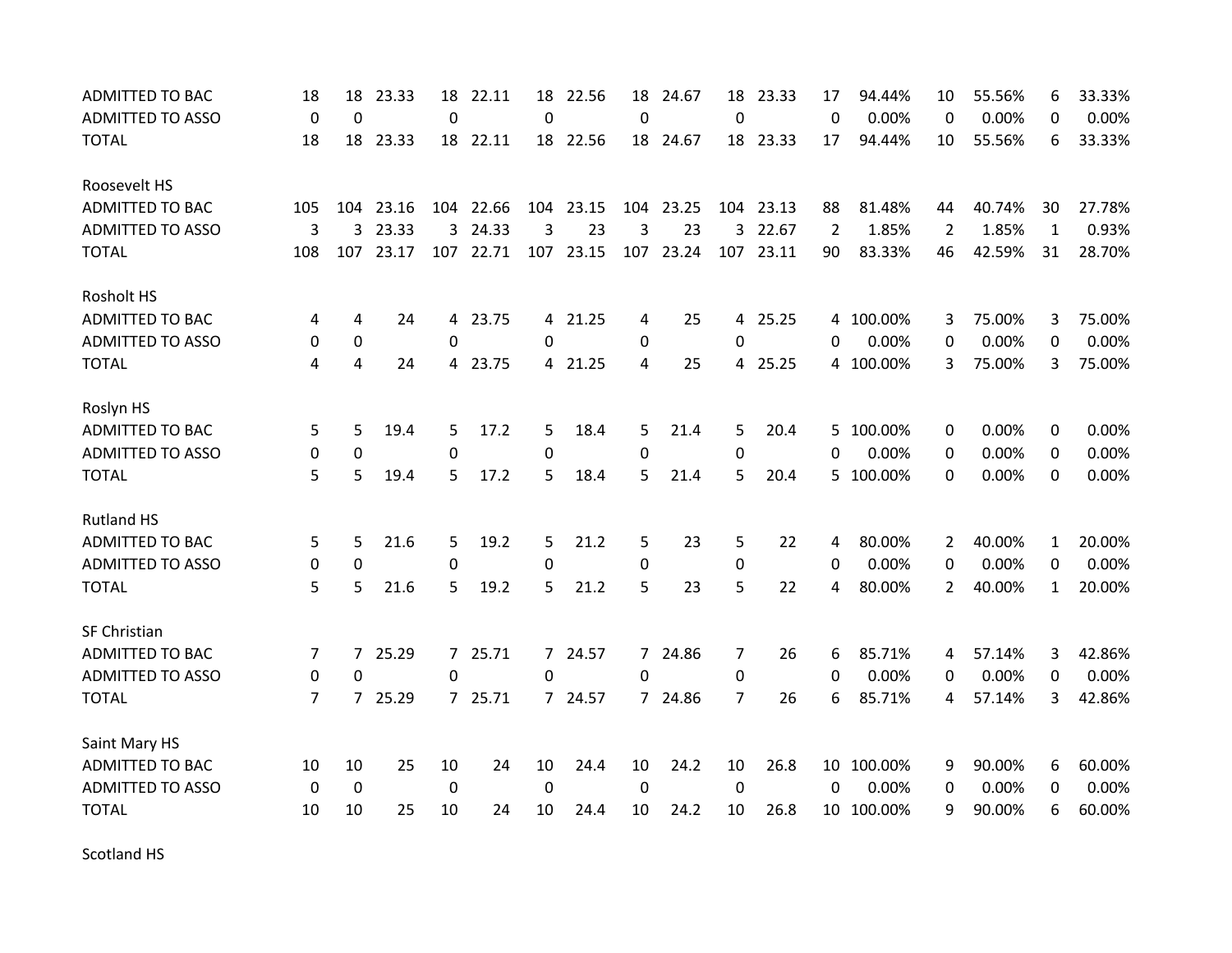| <b>ADMITTED TO BAC</b>   | 18           | 18           | 22.83    | 18           | 21.44    | 18               | 22.67    | 18           | 23.44    | 18          | 23.28    | 15          | 83.33%     | 6              | 33.33% | 6              | 33.33% |
|--------------------------|--------------|--------------|----------|--------------|----------|------------------|----------|--------------|----------|-------------|----------|-------------|------------|----------------|--------|----------------|--------|
| <b>ADMITTED TO ASSO</b>  | $\mathbf 0$  | $\mathbf 0$  |          | $\mathbf 0$  |          | 0                |          | $\mathbf 0$  |          | $\Omega$    |          | $\Omega$    | 0.00%      | 0              | 0.00%  | $\Omega$       | 0.00%  |
| <b>TOTAL</b>             | 18           | 18           | 22.83    |              | 18 21.44 |                  | 18 22.67 |              | 18 23.44 |             | 18 23.28 | 15          | 83.33%     | 6              | 33.33% | 6              | 33.33% |
| Selby HS                 |              |              |          |              |          |                  |          |              |          |             |          |             |            |                |        |                |        |
| <b>ADMITTED TO BAC</b>   | 8            | 8            | 23.5     |              | 8 22.13  | 8                | 24.63    |              | 8 23.88  |             | 8 22.88  | 6           | 75.00%     | $\mathbf{2}$   | 25.00% | 1              | 12.50% |
| <b>ADMITTED TO ASSO</b>  | 0            | 0            |          | $\mathbf{0}$ |          | $\Omega$         |          | 0            |          | 0           |          | 0           | 0.00%      | 0              | 0.00%  | 0              | 0.00%  |
| <b>TOTAL</b>             | 8            | 8            | 23.5     | 8            | 22.13    | 8                | 24.63    | 8            | 23.88    | 8           | 22.88    | 6           | 75.00%     | $\overline{2}$ | 25.00% | $\mathbf{1}$   | 12.50% |
| Sioux Valley HS          |              |              |          |              |          |                  |          |              |          |             |          |             |            |                |        |                |        |
| <b>ADMITTED TO BAC</b>   | 14           | 14           | 24.07    | 14           | 23.5     | 14               | 24       |              | 14 24.07 |             | 14 24.64 | 11          | 78.57%     | 8              | 57.14% | 4              | 28.57% |
| <b>ADMITTED TO ASSO</b>  | $\mathbf 0$  | $\mathbf 0$  |          | $\mathbf 0$  |          | $\boldsymbol{0}$ |          | $\mathbf 0$  |          | $\mathbf 0$ |          | $\mathbf 0$ | 0.00%      | 0              | 0.00%  | 0              | 0.00%  |
| <b>TOTAL</b>             | 14           | 14           | 24.07    | 14           | 23.5     | 14               | 24       |              | 14 24.07 |             | 14 24.64 | 11          | 78.57%     | 8              | 57.14% | 4              | 28.57% |
| Sisseton HS              |              |              |          |              |          |                  |          |              |          |             |          |             |            |                |        |                |        |
| ADMITTED TO BAC          | 5            | 5            | 28       | 5            | 28       | 5                | 26.2     | 5            | 28       | 5           | 29       | 5           | 83.33%     | 3              | 50.00% | $\overline{2}$ | 33.33% |
| <b>ADMITTED TO ASSO</b>  | $\mathbf{1}$ | $\mathbf{1}$ |          | 1            |          | 1                |          | $\mathbf{1}$ |          | 1           |          | 0           | 0.00%      | 0              | 0.00%  | $\Omega$       | 0.00%  |
| <b>TOTAL</b>             | 6            | 6            | 27.33    |              | 6 27.33  | 6                | 25       | 6            | 28       |             | 6 28.17  | 5           | 83.33%     | 3              | 50.00% | $2^{\circ}$    | 33.33% |
| Spearfish HS             |              |              |          |              |          |                  |          |              |          |             |          |             |            |                |        |                |        |
| ADMITTED TO BAC          | 41           | 41           | 22.88    |              | 41 22.32 | 41               | 22.32    | 41           | 23.51    |             | 41 22.83 | 36          | 83.72%     | 18             | 41.86% | 13             | 30.23% |
| <b>ADMITTED TO ASSO</b>  | 2            | 1            |          | 1            |          | 1                |          | 1            |          | 1           |          | 1           | 2.33%      | 0              | 0.00%  | 0              | 0.00%  |
| <b>TOTAL</b>             | 43           | 42           | 22.83    |              | 42 22.26 |                  | 42 22.26 |              | 42 23.57 |             | 42 22.71 | 37          | 86.05%     | 18             | 41.86% | 13             | 30.23% |
| <b>St Thomas Moore</b>   |              |              |          |              |          |                  |          |              |          |             |          |             |            |                |        |                |        |
| <b>ADMITTED TO BAC</b>   | 11           |              | 11 25.09 |              | 11 25.55 |                  | 11 24.55 |              | 11 25.09 | 11          | 25       |             | 11 100.00% | 0              | 0.00%  | $\mathbf{1}$   | 9.09%  |
| <b>ADMITTED TO ASSO</b>  | 0            | $\mathbf 0$  |          | $\Omega$     |          | $\Omega$         |          | $\mathbf{0}$ |          | 0           |          | $\Omega$    | 0.00%      | 0              | 0.00%  | $\Omega$       | 0.00%  |
| <b>TOTAL</b>             | 11           | 11           | 25.09    |              | 11 25.55 |                  | 11 24.55 | 11           | 25.09    | 11          | 25       |             | 11 100.00% | 0              | 0.00%  | $\mathbf 1$    | 9.09%  |
| <b>Stanley County HS</b> |              |              |          |              |          |                  |          |              |          |             |          |             |            |                |        |                |        |
| ADMITTED TO BAC          | 8            | 8            | 21       | 8            | 21       | 8                | 20.88    | 8            | 20.5     |             | 8 21.25  | 7           | 87.50%     | 0              | 0.00%  | $\mathbf{1}$   | 12.50% |
| <b>ADMITTED TO ASSO</b>  | 0            | 0            |          | 0            |          | $\Omega$         |          | 0            |          | 0           |          | 0           | 0.00%      | 0              | 0.00%  | 0              | 0.00%  |
| <b>TOTAL</b>             | 8            | 8            | 21       | 8            | 21       | 8                | 20.88    | 8            | 20.5     | 8           | 21.25    | 7           | 87.50%     | $\Omega$       | 0.00%  | $\mathbf{1}$   | 12.50% |

Stevens HS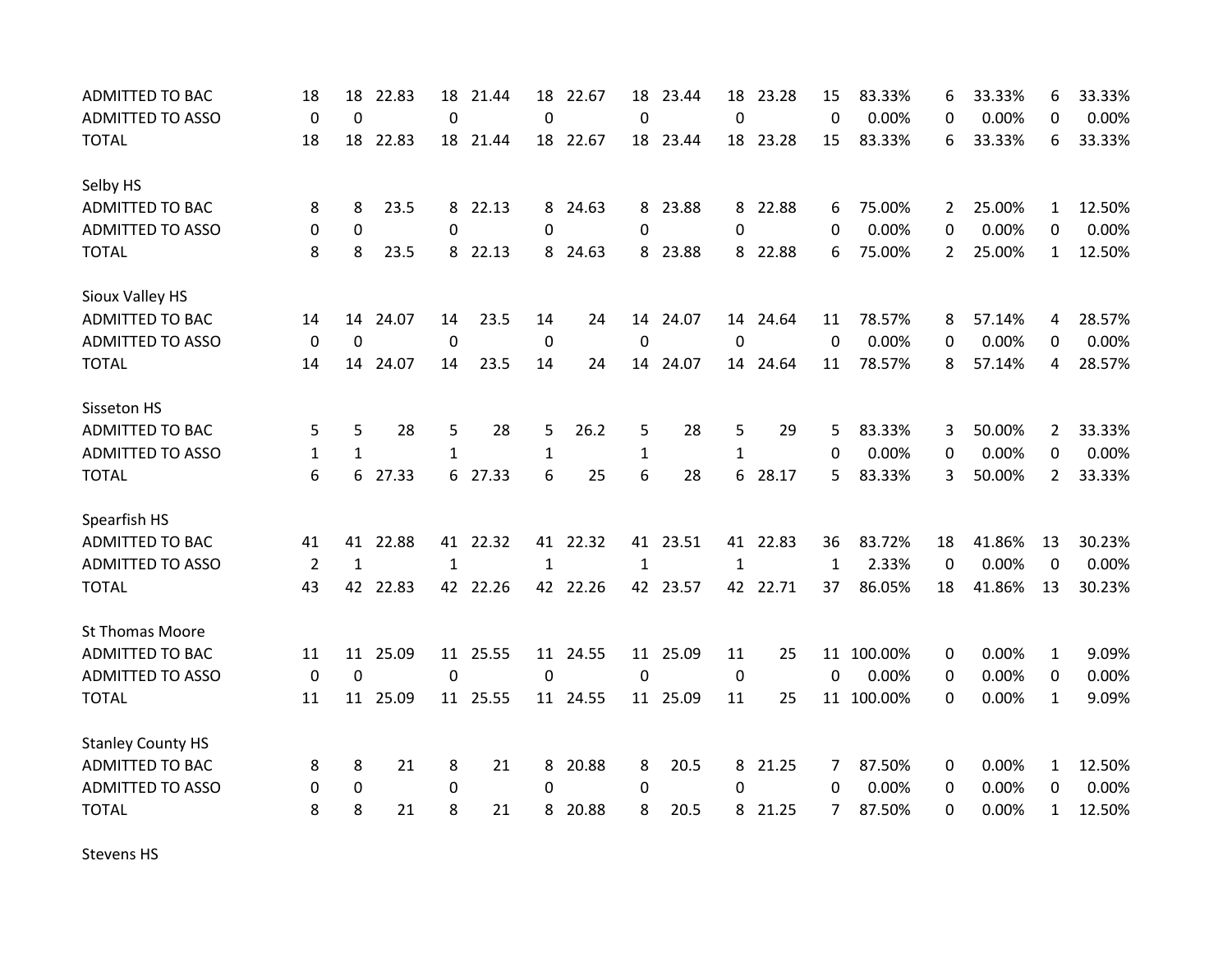| <b>ADMITTED TO BAC</b>  | 134         | 134          | 24.04 | 134          | 23.02     | 134          | 24.61    | 134          | 24.49     | 134          | 23.3     | 124            | 87.32%     | 66             | 46.48% | 55             | 38.73% |
|-------------------------|-------------|--------------|-------|--------------|-----------|--------------|----------|--------------|-----------|--------------|----------|----------------|------------|----------------|--------|----------------|--------|
| <b>ADMITTED TO ASSO</b> | 8           | 8            | 19.38 | 8            | 19.25     | 8            | 19       | 8            | 20        | 8            | 19.63    | 8              | 5.63%      | 1              | 0.70%  | $\mathbf{0}$   | 0.00%  |
| <b>TOTAL</b>            | 142         | 142          | 23.77 |              | 142 22.81 | 142          | 24.3     |              | 142 24.23 | 142          | 23.09    | 132            | 92.96%     | 67             | 47.18% | 55             | 38.73% |
| <b>Stickney HS</b>      |             |              |       |              |           |              |          |              |           |              |          |                |            |                |        |                |        |
| <b>ADMITTED TO BAC</b>  | 4           | 4            | 25.25 |              | 4 24.75   | 4            | 26       | 4            | 24.5      |              | 4 25.25  | 2              | 50.00%     | $\overline{2}$ | 50.00% | 3              | 75.00% |
| ADMITTED TO ASSO        | 0           | $\Omega$     |       | $\Omega$     |           | 0            |          | 0            |           | 0            |          | 0              | 0.00%      | 0              | 0.00%  | 0              | 0.00%  |
| <b>TOTAL</b>            | 4           | 4            | 25.25 |              | 4 24.75   | 4            | 26       | 4            | 24.5      |              | 4 25.25  | $\overline{2}$ | 50.00%     | 2              | 50.00% | 3              | 75.00% |
| <b>Sturgis HS</b>       |             |              |       |              |           |              |          |              |           |              |          |                |            |                |        |                |        |
| <b>ADMITTED TO BAC</b>  | 47          | 47           | 22.45 |              | 47 21.17  |              | 47 22.43 |              | 47 23.28  |              | 47 22.49 | 44             | 91.67%     | 16             | 33.33% | 8              | 16.67% |
| <b>ADMITTED TO ASSO</b> | $\mathbf 1$ | $\mathbf{1}$ |       | $\mathbf{1}$ |           | $\mathbf{1}$ |          | $\mathbf{1}$ |           | $\mathbf{1}$ |          | $\mathbf{1}$   | 2.08%      | 0              | 0.00%  | $\Omega$       | 0.00%  |
| <b>TOTAL</b>            | 48          | 48           | 22.42 | 48           | 21.17     | 48           | 22.46    | 48           | 23.15     | 48           | 22.44    | 45             | 93.75%     | 16             | 33.33% | 8              | 16.67% |
| <b>Sully Buttes HS</b>  |             |              |       |              |           |              |          |              |           |              |          |                |            |                |        |                |        |
| <b>ADMITTED TO BAC</b>  | 10          | 10           | 23    | 10           | 22.4      | 10           | 22.5     | 10           | 24        | 10           | 22.4     | 10             | 100.00%    | 6              | 60.00% | 4              | 40.00% |
| <b>ADMITTED TO ASSO</b> | 0           | $\Omega$     |       | $\mathbf 0$  |           | $\mathbf 0$  |          | 0            |           | 0            |          | $\Omega$       | 0.00%      | 0              | 0.00%  | $\Omega$       | 0.00%  |
| <b>TOTAL</b>            | 10          | 10           | 23    | 10           | 22.4      | 10           | 22.5     | 10           | 24        | 10           | 22.4     |                | 10 100.00% | 6              | 60.00% | 4              | 40.00% |
| Summit HS               |             |              |       |              |           |              |          |              |           |              |          |                |            |                |        |                |        |
| <b>ADMITTED TO BAC</b>  | 4           | 4            | 21.25 |              | 4 19.75   | 4            | 20.5     | 4            | 22.25     | 4            | 21.5     | 3              | 75.00%     | 0              | 0.00%  | 0              | 0.00%  |
| <b>ADMITTED TO ASSO</b> | 0           | 0            |       | 0            |           | 0            |          | 0            |           | 0            |          | 0              | 0.00%      | 0              | 0.00%  | $\Omega$       | 0.00%  |
| <b>TOTAL</b>            | 4           | 4            | 21.25 |              | 4 19.75   | 4            | 20.5     | 4            | 22.25     | 4            | 21.5     | 3              | 75.00%     | 0              | 0.00%  | $\mathbf{0}$   | 0.00%  |
| Sunshine Bible Aca      |             |              |       |              |           |              |          |              |           |              |          |                |            |                |        |                |        |
| <b>ADMITTED TO BAC</b>  | 3           | 3            | 23.67 | 3            | 23        | 3            | 23.67    | 3            | 24        | 3            | 24.67    |                | 3 100.00%  | $\mathbf{2}$   | 66.67% | 2              | 66.67% |
| <b>ADMITTED TO ASSO</b> | 0           | 0            |       | 0            |           | $\Omega$     |          | 0            |           | 0            |          | 0              | 0.00%      | 0              | 0.00%  | $\Omega$       | 0.00%  |
| <b>TOTAL</b>            | 3           | 3            | 23.67 | 3            | 23        | 3            | 23.67    | 3            | 24        | 3            | 24.67    |                | 3 100.00%  | $\overline{2}$ | 66.67% | $\overline{2}$ | 66.67% |
| T F Riggs Senior HS     |             |              |       |              |           |              |          |              |           |              |          |                |            |                |        |                |        |
| <b>ADMITTED TO BAC</b>  | 80          | 80           | 24.09 |              | 80 23.13  | 80           | 23.79    | 80           | 24.59     | 80           | 24.36    | 70             | 84.34%     | 41             | 49.40% | 38             | 45.78% |
| <b>ADMITTED TO ASSO</b> | 3           | 3            | 20.67 | 3            | 19.33     | 3            | 18.33    | 3            | 22.33     | 3            | 22.67    | 1              | 1.20%      | $\mathbf{0}$   | 0.00%  | $\Omega$       | 0.00%  |
| <b>TOTAL</b>            | 83          | 83           | 23.96 |              | 83 22.99  | 83           | 23.59    | 83           | 24.51     | 83           | 24.3     | 71             | 85.54%     | 41             | 49.40% | 38             | 45.78% |

Tea Area HS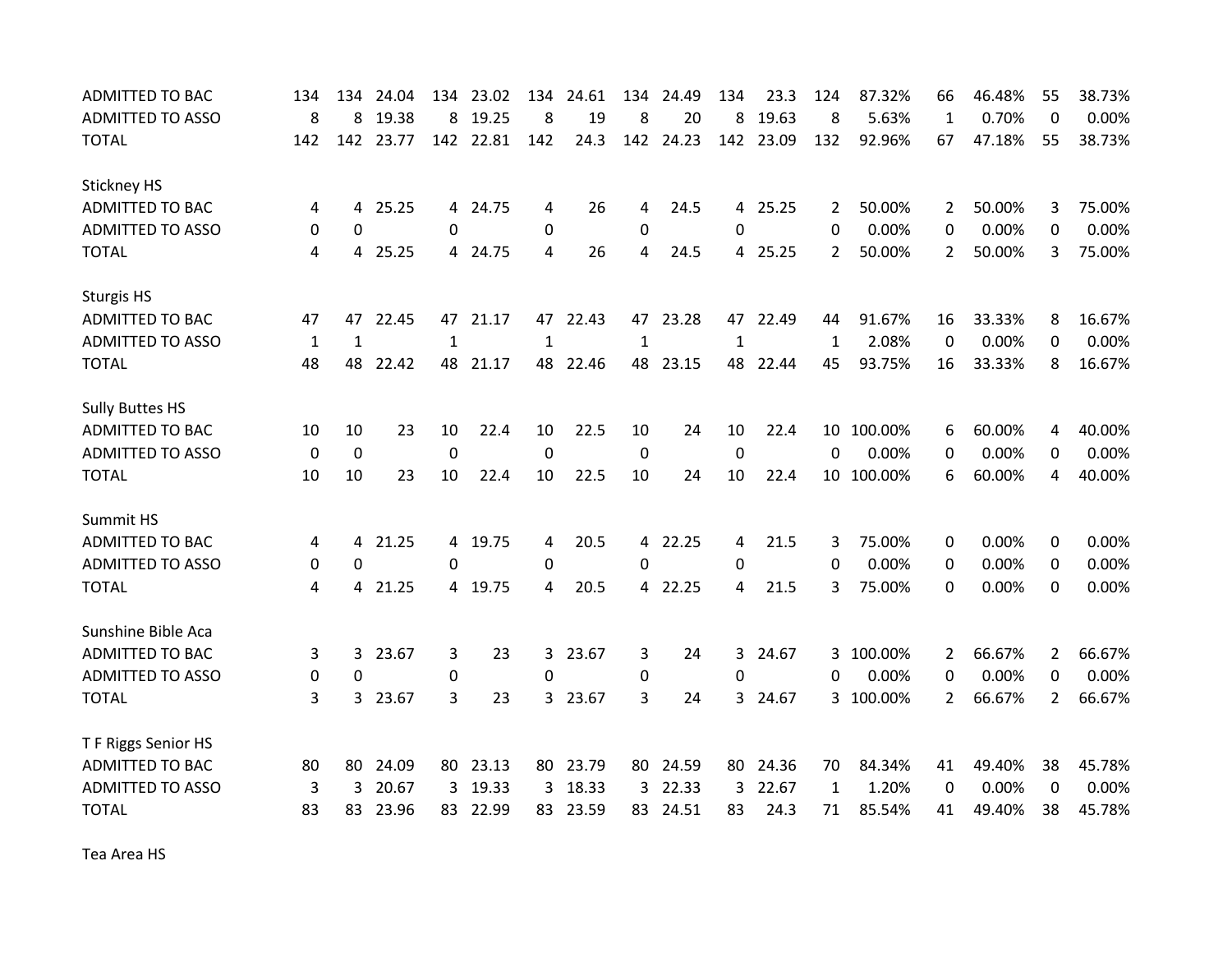| <b>ADMITTED TO BAC</b>   | 12             | 12             | 23.08    | 12          | 21.92    | 12             | 22.17    | 12           | 23.75    | $12 \overline{ }$ | 23.92    | 11           | 91.67%    | 9              | 75.00%    | 5              | 41.67% |
|--------------------------|----------------|----------------|----------|-------------|----------|----------------|----------|--------------|----------|-------------------|----------|--------------|-----------|----------------|-----------|----------------|--------|
| <b>ADMITTED TO ASSO</b>  | $\mathbf 0$    | $\mathbf 0$    |          | $\mathbf 0$ |          | $\Omega$       |          | $\mathbf 0$  |          | $\mathbf 0$       |          | $\mathbf{0}$ | 0.00%     | $\Omega$       | 0.00%     | $\Omega$       | 0.00%  |
| <b>TOTAL</b>             | 12             |                | 12 23.08 |             | 12 21.92 |                | 12 22.17 |              | 12 23.75 |                   | 12 23.92 | 11           | 91.67%    | 9              | 75.00%    | 5              | 41.67% |
| Timber Lake HS           |                |                |          |             |          |                |          |              |          |                   |          |              |           |                |           |                |        |
| <b>ADMITTED TO BAC</b>   | 4              | 4              | 26.75    |             | 4 25.25  | 4              | 26       |              | 4 27.75  | 4                 | 27.5     |              | 4 100.00% |                | 4 100.00% | 3              | 75.00% |
| <b>ADMITTED TO ASSO</b>  | 0              | 0              |          | 0           |          | 0              |          | 0            |          | $\Omega$          |          | 0            | 0.00%     | 0              | 0.00%     | 0              | 0.00%  |
| <b>TOTAL</b>             | 4              | 4              | 26.75    |             | 4 25.25  | 4              | 26       |              | 4 27.75  | 4                 | 27.5     | 4            | 100.00%   |                | 4 100.00% | 3              | 75.00% |
| <b>Todd County HS</b>    |                |                |          |             |          |                |          |              |          |                   |          |              |           |                |           |                |        |
| <b>ADMITTED TO BAC</b>   | 6              | 6              | 18.17    |             | 6 17.83  | 6              | 17       | 6            | 18.17    |                   | 6 19.17  | 4            | 57.14%    | 0              | 0.00%     | 0              | 0.00%  |
| <b>ADMITTED TO ASSO</b>  | $\mathbf{1}$   | $\mathbf{1}$   |          | 1           |          | 1              |          | $\mathbf{1}$ |          | $\mathbf{1}$      |          | 0            | 0.00%     | 0              | 0.00%     | $\Omega$       | 0.00%  |
| <b>TOTAL</b>             | $\overline{7}$ | $\overline{7}$ | 17.14    |             | 7 16.57  | $\overline{7}$ | 16.57    |              | 7 17.29  |                   | 7 17.71  | 4            | 57.14%    | 0              | 0.00%     | $\mathbf{0}$   | 0.00%  |
| <b>Tri-Valley Senior</b> |                |                |          |             |          |                |          |              |          |                   |          |              |           |                |           |                |        |
| <b>ADMITTED TO BAC</b>   | 16             | 16             | 22.63    | 16          | 21.38    | 16             | 22       | 16           | 22.31    | 16                | 24.06    | 13           | 81.25%    | 13             | 81.25%    | 6              | 37.50% |
| <b>ADMITTED TO ASSO</b>  | 0              | $\mathbf 0$    |          | 0           |          | 0              |          | 0            |          | $\Omega$          |          | $\mathbf{0}$ | 0.00%     | $\mathbf{0}$   | 0.00%     | $\Omega$       | 0.00%  |
| <b>TOTAL</b>             | 16             |                | 16 22.63 |             | 16 21.38 | 16             | 22       |              | 16 22.31 |                   | 16 24.06 | 13           | 81.25%    | 13             | 81.25%    | 6              | 37.50% |
| Tripp-Delmont HS         |                |                |          |             |          |                |          |              |          |                   |          |              |           |                |           |                |        |
| <b>ADMITTED TO BAC</b>   | 5              | 5              | 27       | 5           | 26.8     | 5              | 25.6     | 5            | 29.8     | 5                 | 25.6     | 2            | 40.00%    | 2              | 40.00%    | 2              | 40.00% |
| <b>ADMITTED TO ASSO</b>  | 0              | 0              |          | 0           |          | 0              |          | 0            |          | 0                 |          | 0            | 0.00%     | 0              | 0.00%     | 0              | 0.00%  |
| <b>TOTAL</b>             | 5              | 5              | 27       | 5           | 26.8     | 5              | 25.6     | 5            | 29.8     | 5                 | 25.6     | 2            | 40.00%    | $\overline{2}$ | 40.00%    | $\overline{2}$ | 40.00% |
| Vermillion HS            |                |                |          |             |          |                |          |              |          |                   |          |              |           |                |           |                |        |
| <b>ADMITTED TO BAC</b>   | 31             |                | 31 23.97 | 31          | 24       |                | 31 22.81 | 31           | 24.9     |                   | 31 23.68 | 23           | 74.19%    | 14             | 45.16%    | 10             | 32.26% |
| <b>ADMITTED TO ASSO</b>  | $\mathbf 0$    | 0              |          | $\mathbf 0$ |          | $\Omega$       |          | 0            |          | $\Omega$          |          | $\mathbf 0$  | 0.00%     | 0              | 0.00%     | $\Omega$       | 0.00%  |
| <b>TOTAL</b>             | 31             | 31             | 23.97    | 31          | 24       | 31             | 22.81    | 31           | 24.9     |                   | 31 23.68 | 23           | 74.19%    | 14             | 45.16%    | 10             | 32.26% |
| Viborg HS                |                |                |          |             |          |                |          |              |          |                   |          |              |           |                |           |                |        |
| <b>ADMITTED TO BAC</b>   | 6              | 6              | 20.5     | 6           | 19.83    | 6              | 18.5     | 6            | 21.17    |                   | 6 21.83  | 3            | 50.00%    | $\overline{2}$ | 33.33%    | $\mathbf{1}$   | 16.67% |
| <b>ADMITTED TO ASSO</b>  | 0              | 0              |          | 0           |          | 0              |          | 0            |          | 0                 |          | 0            | 0.00%     | 0              | 0.00%     | $\Omega$       | 0.00%  |
| <b>TOTAL</b>             | 6              | 6              | 20.5     | 6           | 19.83    | 6              | 18.5     | 6            | 21.17    |                   | 6 21.83  | 3            | 50.00%    | $\overline{2}$ | 33.33%    | $\mathbf{1}$   | 16.67% |

Wagner Community HS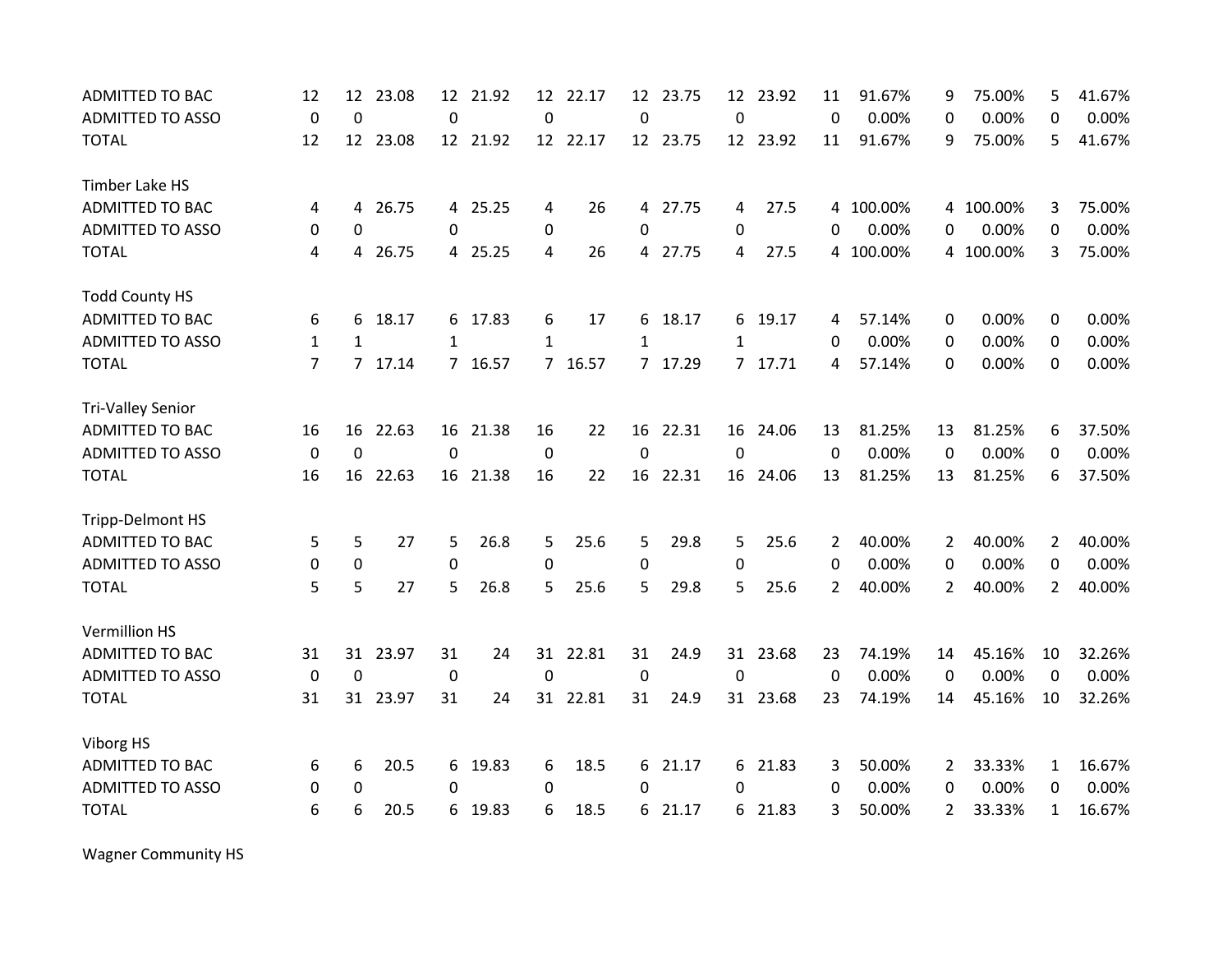| <b>ADMITTED TO BAC</b>     | 10           | 10           | 23.7     | 10           | 22.1     | 10          | 23.7     | 10          | 24.4     | 10       | 24.2     | 8        | 80.00%  | 6            | 60.00% | 4              | 40.00% |
|----------------------------|--------------|--------------|----------|--------------|----------|-------------|----------|-------------|----------|----------|----------|----------|---------|--------------|--------|----------------|--------|
| <b>ADMITTED TO ASSO</b>    | $\mathbf 0$  | $\mathbf 0$  |          | $\mathbf 0$  |          | $\mathbf 0$ |          | $\mathbf 0$ |          | 0        |          | $\Omega$ | 0.00%   | 0            | 0.00%  | 0              | 0.00%  |
| <b>TOTAL</b>               | 10           | 10           | 23.7     | 10           | 22.1     | 10          | 23.7     | 10          | 24.4     | 10       | 24.2     | 8        | 80.00%  | 6            | 60.00% | 4              | 40.00% |
| Wall High Schoool          |              |              |          |              |          |             |          |             |          |          |          |          |         |              |        |                |        |
| <b>ADMITTED TO BAC</b>     | 9            | 9            | 23.22    |              | 9 22.67  | 9           | 20.67    |             | 9 24.33  | 9        | 24.67    | 8        | 88.89%  | 4            | 44.44% | $\overline{2}$ | 22.22% |
| <b>ADMITTED TO ASSO</b>    | 0            | 0            |          | $\Omega$     |          | $\Omega$    |          | 0           |          | $\Omega$ |          | 0        | 0.00%   | 0            | 0.00%  | 0              | 0.00%  |
| <b>TOTAL</b>               | 9            | 9            | 23.22    |              | 9 22.67  | 9           | 20.67    | 9           | 24.33    | 9        | 24.67    | 8        | 88.89%  | 4            | 44.44% | $\overline{2}$ | 22.22% |
| Warner HS                  |              |              |          |              |          |             |          |             |          |          |          |          |         |              |        |                |        |
| <b>ADMITTED TO BAC</b>     | 9            | 9            | 23.67    |              | 9 22.33  |             | 9 25.89  |             | 9 22.89  |          | 9 23.11  | 8        | 88.89%  | $\mathbf{1}$ | 11.11% | $\mathbf{1}$   | 11.11% |
| <b>ADMITTED TO ASSO</b>    | 0            | 0            |          | 0            |          | 0           |          | 0           |          | 0        |          | $\Omega$ | 0.00%   | 0            | 0.00%  | 0              | 0.00%  |
| <b>TOTAL</b>               | 9            | 9            | 23.67    |              | 9 22.33  | 9           | 25.89    | 9           | 22.89    | 9        | 23.11    | 8        | 88.89%  | $\mathbf{1}$ | 11.11% | $\mathbf{1}$   | 11.11% |
| <b>Washington SR HS</b>    |              |              |          |              |          |             |          |             |          |          |          |          |         |              |        |                |        |
| <b>ADMITTED TO BAC</b>     | 91           | 91           | 22.71    |              | 91 21.68 |             | 91 22.66 |             | 91 22.97 |          | 91 22.99 | 78       | 84.78%  | 35           | 38.04% | 22             | 23.91% |
| <b>ADMITTED TO ASSO</b>    | $\mathbf{1}$ | $\mathbf{1}$ |          | $\mathbf{1}$ |          | 1           |          | 1           |          | 1        |          | 1        | 1.09%   | $\mathbf{1}$ | 1.09%  | 0              | 0.00%  |
| <b>TOTAL</b>               | 92           |              | 92 22.73 | 92           | 21.7     |             | 92 22.64 |             | 92 23.02 |          | 92 22.99 | 79       | 85.87%  | 36           | 39.13% | 22             | 23.91% |
| <b>Watertown Senior HS</b> |              |              |          |              |          |             |          |             |          |          |          |          |         |              |        |                |        |
| <b>ADMITTED TO BAC</b>     | 59           | 59           | 22.78    | 59           | 22.71    | 59          | 22.61    | 59          | 22.44    | 59       | 22.83    | 56       | 90.32%  | 29           | 46.77% | 20             | 32.26% |
| <b>ADMITTED TO ASSO</b>    | 3            | 3            | 21       |              | 3 18.67  | 3           | 21       | 3           | 22.67    | 3        | 20.67    | 3        | 4.84%   | 3            | 4.84%  | $\Omega$       | 0.00%  |
| <b>TOTAL</b>               | 62           |              | 62 22.69 |              | 62 22.52 |             | 62 22.53 |             | 62 22.45 |          | 62 22.73 | 59       | 95.16%  | 32           | 51.61% | 20             | 32.26% |
| Waubay HS                  |              |              |          |              |          |             |          |             |          |          |          |          |         |              |        |                |        |
| <b>ADMITTED TO BAC</b>     | 5            | 5            | 23.8     | 5            | 23.4     | 5           | 24.4     | 5           | 23.4     | 5        | 23.6     | 5        | 83.33%  | 3            | 50.00% | 3              | 50.00% |
| <b>ADMITTED TO ASSO</b>    | $\mathbf{1}$ | $\mathbf{1}$ |          | $\mathbf{1}$ |          | 1           |          | 1           |          | 1        |          | 1        | 16.67%  | 1            | 16.67% | 0              | 0.00%  |
| <b>TOTAL</b>               | 6            | 6            | 23.17    | 6            | 22.67    | 6           | 23.33    | 6           | 23       | 6        | 23.17    | 6        | 100.00% | 4            | 66.67% | 3              | 50.00% |
| Webster HS                 |              |              |          |              |          |             |          |             |          |          |          |          |         |              |        |                |        |
| <b>ADMITTED TO BAC</b>     | 16           | 16           | 23.81    |              | 16 23.19 |             | 16 24.13 |             | 16 23.88 |          | 16 23.44 | 14       | 87.50%  | 13           | 81.25% | 8              | 50.00% |
| <b>ADMITTED TO ASSO</b>    | $\mathbf 0$  | 0            |          | 0            |          | 0           |          | 0           |          | 0        |          | 0        | 0.00%   | 0            | 0.00%  | 0              | 0.00%  |
| <b>TOTAL</b>               | 16           | 16           | 23.81    | 16           | 23.19    |             | 16 24.13 |             | 16 23.88 |          | 16 23.44 | 14       | 87.50%  | 13           | 81.25% | 8              | 50.00% |

Wessington SPGS HS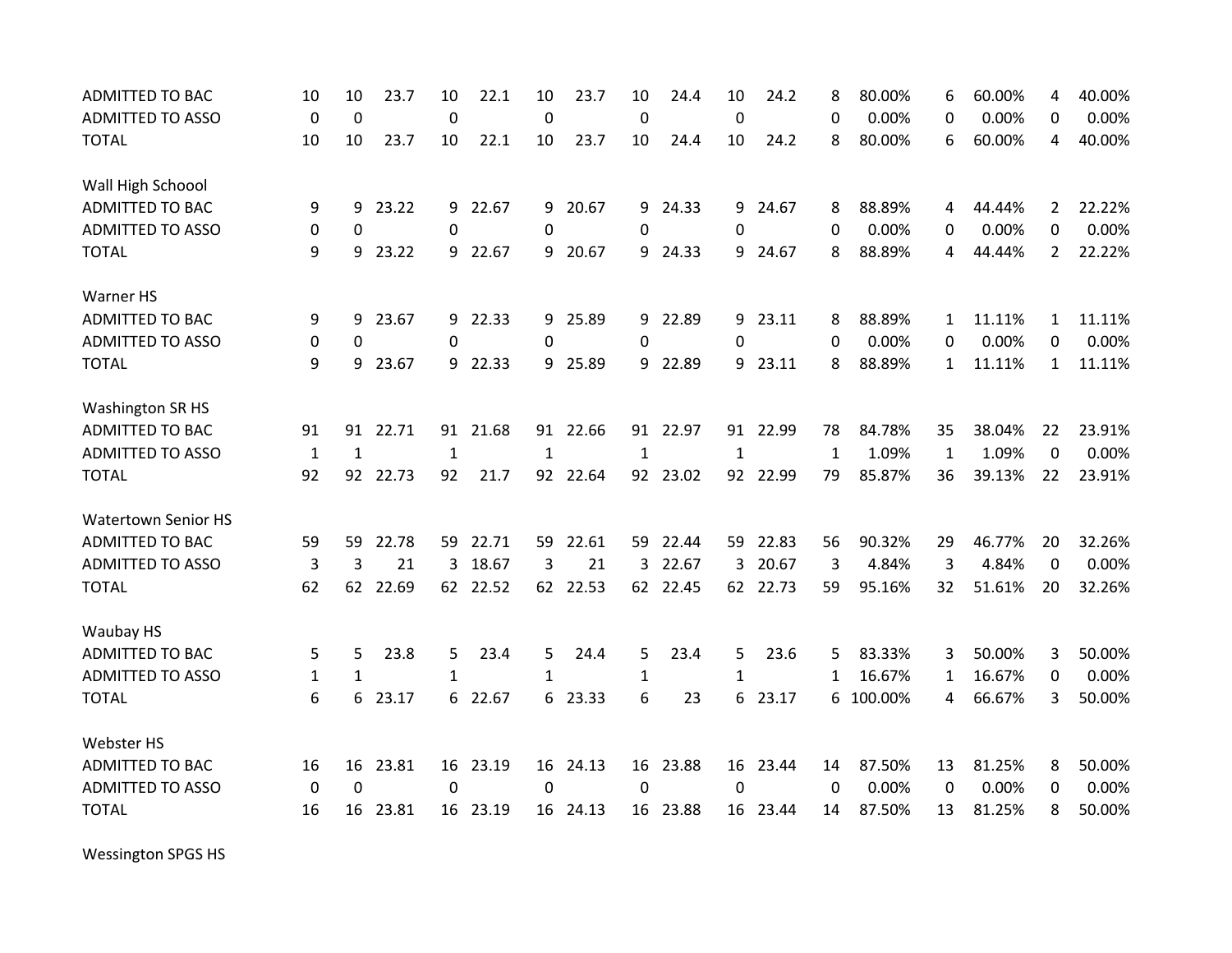| ADMITTED TO BAC         | 14       | 14       | 22.57    |             | 14 22.21 |          | 14 21.93 |             | 14 23.36 | 14       | 22       | 11           | 78.57%    | $\Omega$     | 0.00%  | 4            | 28.57% |
|-------------------------|----------|----------|----------|-------------|----------|----------|----------|-------------|----------|----------|----------|--------------|-----------|--------------|--------|--------------|--------|
| <b>ADMITTED TO ASSO</b> | 0        | $\Omega$ |          | 0           |          | 0        |          | 0           |          | 0        |          | $\Omega$     | 0.00%     | 0            | 0.00%  | 0            | 0.00%  |
| <b>TOTAL</b>            | 14       |          | 14 22.57 |             | 14 22.21 |          | 14 21.93 |             | 14 23.36 | 14       | 22       | 11           | 78.57%    | $\Omega$     | 0.00%  | 4            | 28.57% |
| <b>West Central HS</b>  |          |          |          |             |          |          |          |             |          |          |          |              |           |              |        |              |        |
| <b>ADMITTED TO BAC</b>  | 30       | 30.      | 23.83    |             | 30 22.83 |          | 30 23.33 | 30          | 24.6     |          | 30 23.97 | 24           | 80.00%    | 15           | 50.00% | 14           | 46.67% |
| <b>ADMITTED TO ASSO</b> | 0        | 0        |          | 0           |          | 0        |          | 0           |          | $\Omega$ |          | $\Omega$     | 0.00%     | 0            | 0.00%  | 0            | 0.00%  |
| <b>TOTAL</b>            | 30       | 30       | 23.83    |             | 30 22.83 |          | 30 23.33 | 30          | 24.6     |          | 30 23.97 | 24           | 80.00%    | 15           | 50.00% | 14           | 46.67% |
| White Lake HS           |          |          |          |             |          |          |          |             |          |          |          |              |           |              |        |              |        |
| ADMITTED TO BAC         | 3        | 3        | 19.67    | 3           | 17       |          | 3 22.33  |             | 3 20.67  |          | 3 18.67  | 1            | 33.33%    | 0            | 0.00%  | 0            | 0.00%  |
| <b>ADMITTED TO ASSO</b> | 0        | 0        |          | 0           |          | $\Omega$ |          | 0           |          | 0        |          | 0            | 0.00%     | 0            | 0.00%  | $\Omega$     | 0.00%  |
| <b>TOTAL</b>            | 3        | 3        | 19.67    | 3           | 17       |          | 3 22.33  |             | 3 20.67  |          | 3 18.67  | $\mathbf{1}$ | 33.33%    | $\Omega$     | 0.00%  | $\Omega$     | 0.00%  |
| Willow Lake HS          |          |          |          |             |          |          |          |             |          |          |          |              |           |              |        |              |        |
| ADMITTED TO BAC         | 5        | 5        | 23.8     | 5           | 26       | 5        | 22.8     | 5           | 22       | 5        | 23.6     | 1            | 20.00%    | $\mathbf{1}$ | 20.00% | $\mathbf{1}$ | 20.00% |
| <b>ADMITTED TO ASSO</b> | 0        | 0        |          | $\mathbf 0$ |          | 0        |          | 0           |          | 0        |          | 0            | 0.00%     | 0            | 0.00%  | $\Omega$     | 0.00%  |
| <b>TOTAL</b>            | 5        | 5        | 23.8     | 5           | 26       | 5        | 22.8     | 5           | 22       | 5        | 23.6     | 1            | 20.00%    | $\mathbf{1}$ | 20.00% | $\mathbf{1}$ | 20.00% |
| Wilmot HS               |          |          |          |             |          |          |          |             |          |          |          |              |           |              |        |              |        |
| ADMITTED TO BAC         | 8        | 8        | 24.38    | 8           | 25.13    | 8        | 24       |             | 8 24.38  |          | 8 23.63  |              | 8 100.00% | 4            | 50.00% | 3            | 37.50% |
| <b>ADMITTED TO ASSO</b> | 0        | 0        |          | 0           |          | 0        |          | 0           |          | 0        |          | 0            | 0.00%     | $\Omega$     | 0.00%  | $\Omega$     | 0.00%  |
| <b>TOTAL</b>            | 8        | 8        | 24.38    |             | 8 25.13  | 8        | 24       |             | 8 24.38  |          | 8 23.63  |              | 8 100.00% | 4            | 50.00% | 3            | 37.50% |
| Winner HS               |          |          |          |             |          |          |          |             |          |          |          |              |           |              |        |              |        |
| ADMITTED TO BAC         | 22       | 22.      | 22.14    |             | 22 21.14 |          | 22 20.91 |             | 22 23.82 |          | 22 22.23 | 15           | 68.18%    | 13           | 59.09% | 5            | 22.73% |
| <b>ADMITTED TO ASSO</b> | 0        | $\Omega$ |          | 0           |          | 0        |          | $\mathbf 0$ |          | $\Omega$ |          | $\Omega$     | 0.00%     | $\Omega$     | 0.00%  | $\Omega$     | 0.00%  |
| <b>TOTAL</b>            | 22       | 22.      | 22.14    |             | 22 21.14 |          | 22 20.91 |             | 22 23.82 |          | 22 22.23 | 15           | 68.18%    | 13           | 59.09% | 5            | 22.73% |
| Woonsocket HS           |          |          |          |             |          |          |          |             |          |          |          |              |           |              |        |              |        |
| <b>ADMITTED TO BAC</b>  | 6        | 6        | 20.17    | 6           | 21       | 6        | 21       |             | 6 18.33  |          | 6 20.17  | 5            | 83.33%    | 0            | 0.00%  | 0            | 0.00%  |
| <b>ADMITTED TO ASSO</b> | $\Omega$ | $\Omega$ |          | 0           |          | $\Omega$ |          | 0           |          | 0        |          | 0            | 0.00%     | 0            | 0.00%  | $\Omega$     | 0.00%  |
| <b>TOTAL</b>            | 6        | 6        | 20.17    | 6           | 21       | 6        | 21       | 6.          | 18.33    |          | 6 20.17  | 5            | 83.33%    | 0            | 0.00%  | $\Omega$     | 0.00%  |

Yankton HS